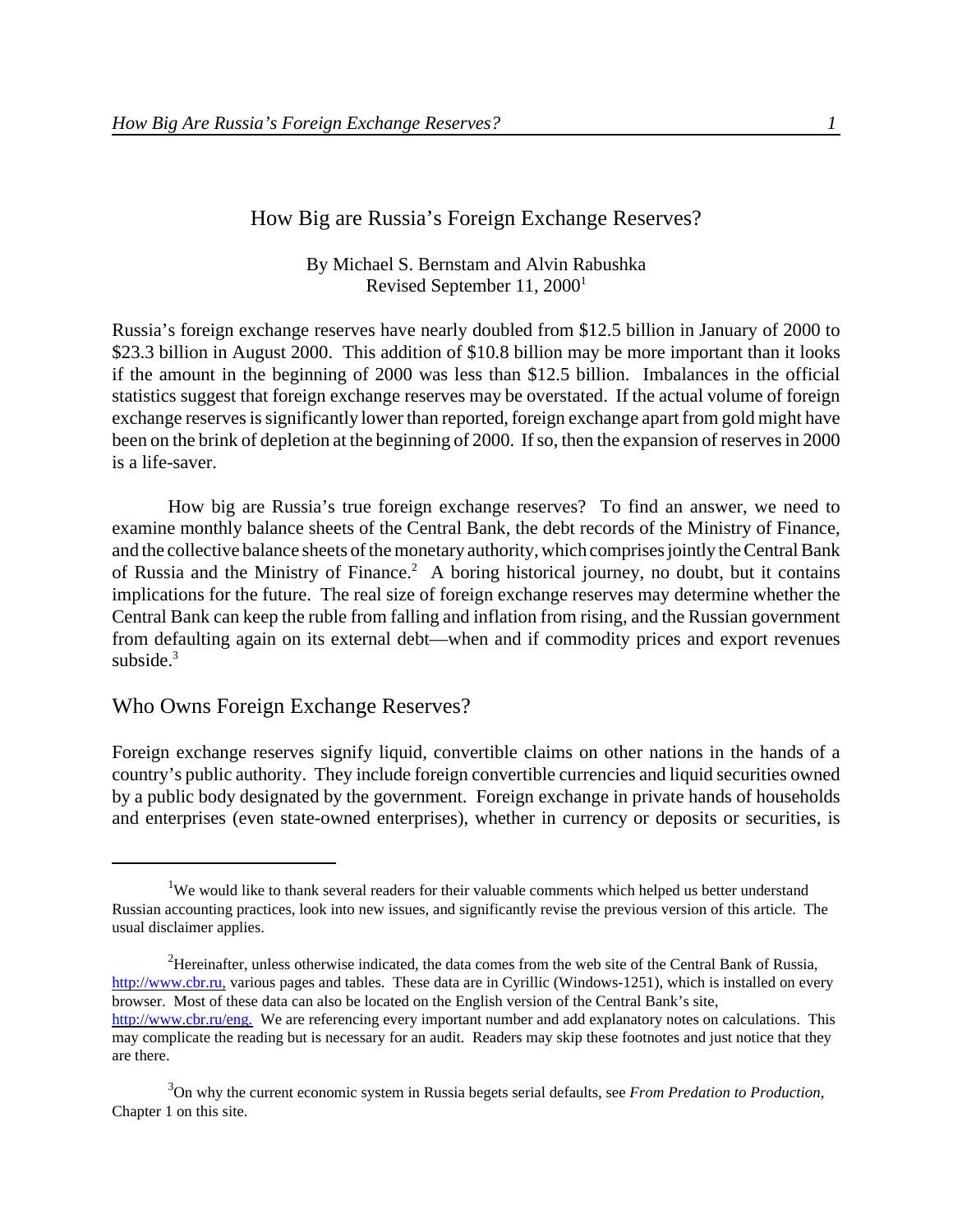outside of domain of official foreign exchange reserves. This may be wrong in any practical sense: The government at a time of crisis can confiscate privately held foreign assets, especially those of state-owned enterprises. But the narrow definition of foreign exchange reserves is important in the bookkeeping sense because it accounts for the country's readily available, convertible assets for supporting its currency and the balance of payments (imports versus exports).

What is this public body designated by the government to own and manage foreign exchange reserves? As we mentioned earlier, it is called *the monetary authority* and it combines the familiar organizations, the Central Bank and the Ministry of Finance. In various countries, additional organizations can also be included. In Russia, the monetary authority adds to its makeup a recently established agency known asthe Agency for Restructuring Credit Organizations(ARCO). One can see that the monetary authority is an institutional and accounting construct by definition, not a separate organization, not a mechanical body with its own building, offices, and separate staff. In the precise terminology of the International Monetary Fund, the balance sheet of this construct, the monetary authority, "consolidates the accounts of the central bank with the accounts arising from monetary functions undertaken by other institutions. These functions include the issuance of currency, the holding of international reserves, and the conducting of [International Monetary] Fund account transactions."<sup>4</sup>

In accounting terms, the balance sheet of the monetary authority includes the entire balance sheet of the Central Bank, select items from the accounts of the Ministry of Finance (explained in detail later), and the assets and liabilities of ARCO. The Central Bank manages the accounting of the monetary authority and publishes its own separate balance sheet as well as that of the broader monetary authority, incorporating Ministry of Finance items. From this accounting perspective, the Ministry of Finance is split. One part of the Ministry of Finance manages fiscal affairs: it taxes, spends, and borrows—primarily issues government bonds. This part of the Ministry of Finance is called in the accounting sense *the fiscal authority*. Another part of the Ministry of Finance joins the Central Bank in forming the monetary authority. In most modern economies, including Russia, the participation of the Ministry of Finance in the monetary authority is peripheral; the Central Bank plays a central role. The monetary authority prints money and manages the debt portfolio of the fiscal authority: sells and buys its bonds by printing and withdrawing money, respectively. In addition, the monetary authority owns and manages the country's foreign exchange reserves.

It is the matter of the orderly fiscal debt of modern governments, as opposed to ad hoc debt taking and repaying (or rather not repaying) by traditional states, that separates the fiscal and the monetary authority and often conceptually splits the Ministry of Finance between the two: The fiscal authority issuesinterest-bearing bonds and "buys"money (which constitute zero interest bonds), the monetary authority buys bonds and "sells" (prints and mints) money. Never mind that some parts of each of these authorities may be located in the same ministry, in the same building, and share the

<sup>4</sup> The IMF, *International Financial Statistics Yearbook 1997* (Washington, D.C.: The IMF, 1998), p. xiii. In Russia, the balance sheet of the monetary authority consolidates the accounts of the Central Bank of Russia and the relevant items of the Ministry of Finance and ARCO. See, http://www.cbr.ru/dp/Denvl\_00.htm.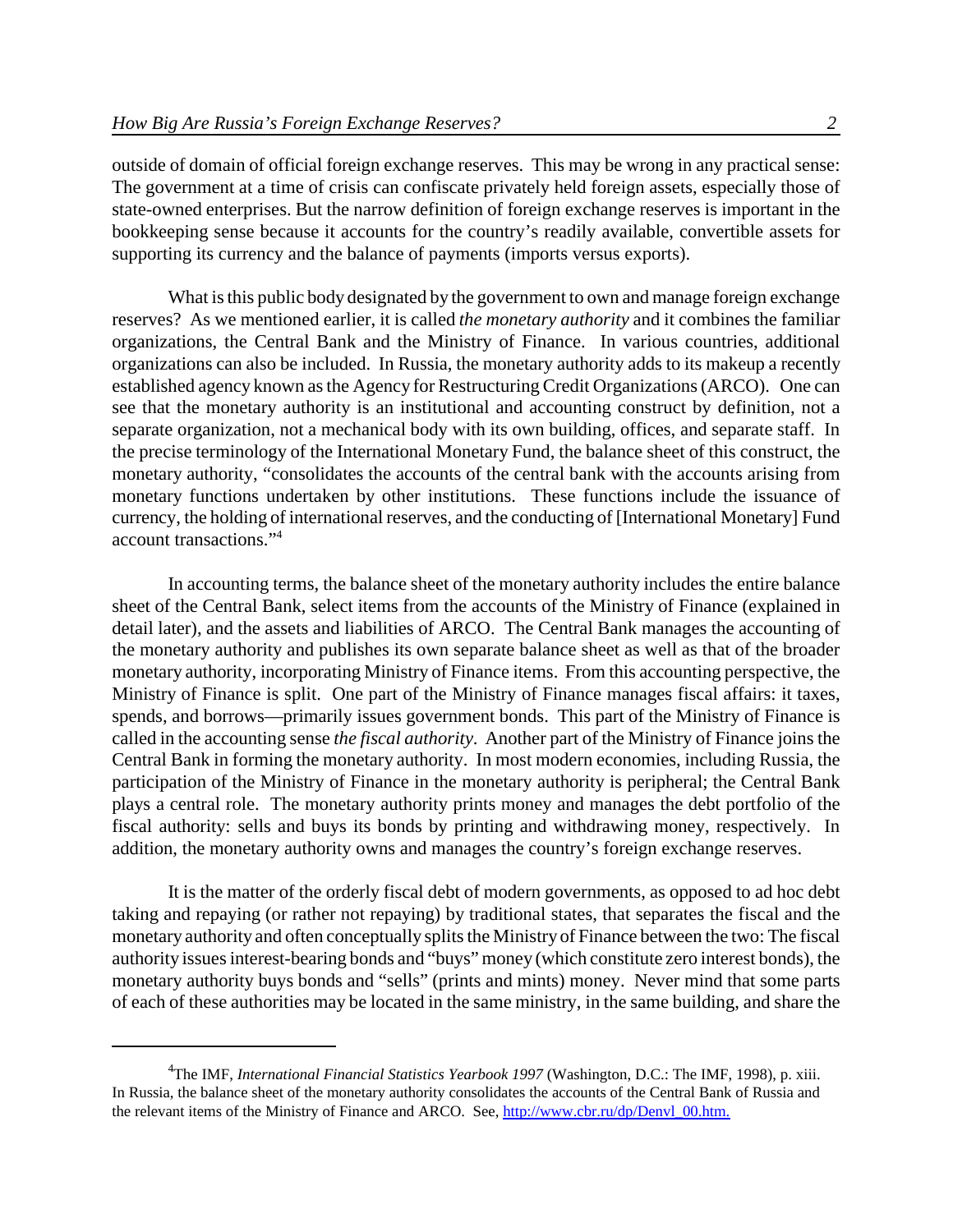same secretary and the same printer. In the accounting sense, they are on the different sides of the balance sheet. One authority's asset is another authority's liability, and vice versa.

This accounting distinction plays an interesting trick with the very concept of the government. The definition of the government in the accounting sense is also different from usual perceptions and political analysis. The government in social sciences combines the legislature, the executive, the judiciary; central banks are usually treated as part of the executive. The accounting reasoning is based on the distinction between the fiscal and the monetary authorities: The fiscal authority taxes, spends, and borrows, primarily issues bonds; the monetary authority prints money and manages the debt portfolio of the fiscal authority (sells and buys its bonds by printing and withdrawing money, respectively). The term "the government" in this accounting framework has a different meaning from the proverbial government of public perception and social sciences—a much more narrow meaning. It is largely the fiscal authority, the borrower of money (the seller of bonds). In addition, it is a depositor of funds (government agencies hold accounts with the Central Bank and the Treasury Department of the Ministry of Finance). This is why one encounters on the balance sheet of the monetary authority such articles as "claims on the government" on the assetside and "government deposits" on the liability side.

We have gone into a long-winded, perhaps, boring discussion of terms, but a clear understanding of them is essential to answer the question posed at the outset, namely, what is the true size of Russia's foreign exchange reserves.

### An Accounting Miracle?

The addition of \$10.8 billion to reserves from January to August 2000 is more impressive than it looks because the Central Bank of Russia simultaneously paid back \$2.5 billion to the IMF on its loan.<sup>5</sup> Thus the Central Bank of Russia (hereinafter CBR or the Central Bank) purchased \$13.3 billion and increased its *net* international reserves by this amount.<sup>6</sup>

An equally impressive development took place before that but went unnoticed: During September-December 1998 and all of 1999, the Central Bank repaid \$3.3 billion to the IMF and

<sup>5</sup>Calculated from the balance sheet of the monetary authority,  $\frac{http://www.cbr.ru/dp/Denvl_00.htm,$ converting ruble values into dollars at the applicable monthly exchange rates, from http://www.cbr.ru/publications/Bbs08r\_00.pdf, p. 33. The data on foreign exchange reserves is at http://www.cbr.ru/dp/dp\_gold\_00n.htm. The IMF loan stood at \$19.0 billion in August 1998 and was reduced by successive repayments to \$15.7 billion in January 2000 and to \$13.2 billion in July 2000.

 $6$ Net international reserves constitute foreign exchange reserves less the IMF loan. A loan repayment is equivalent to an increase in net international reserves.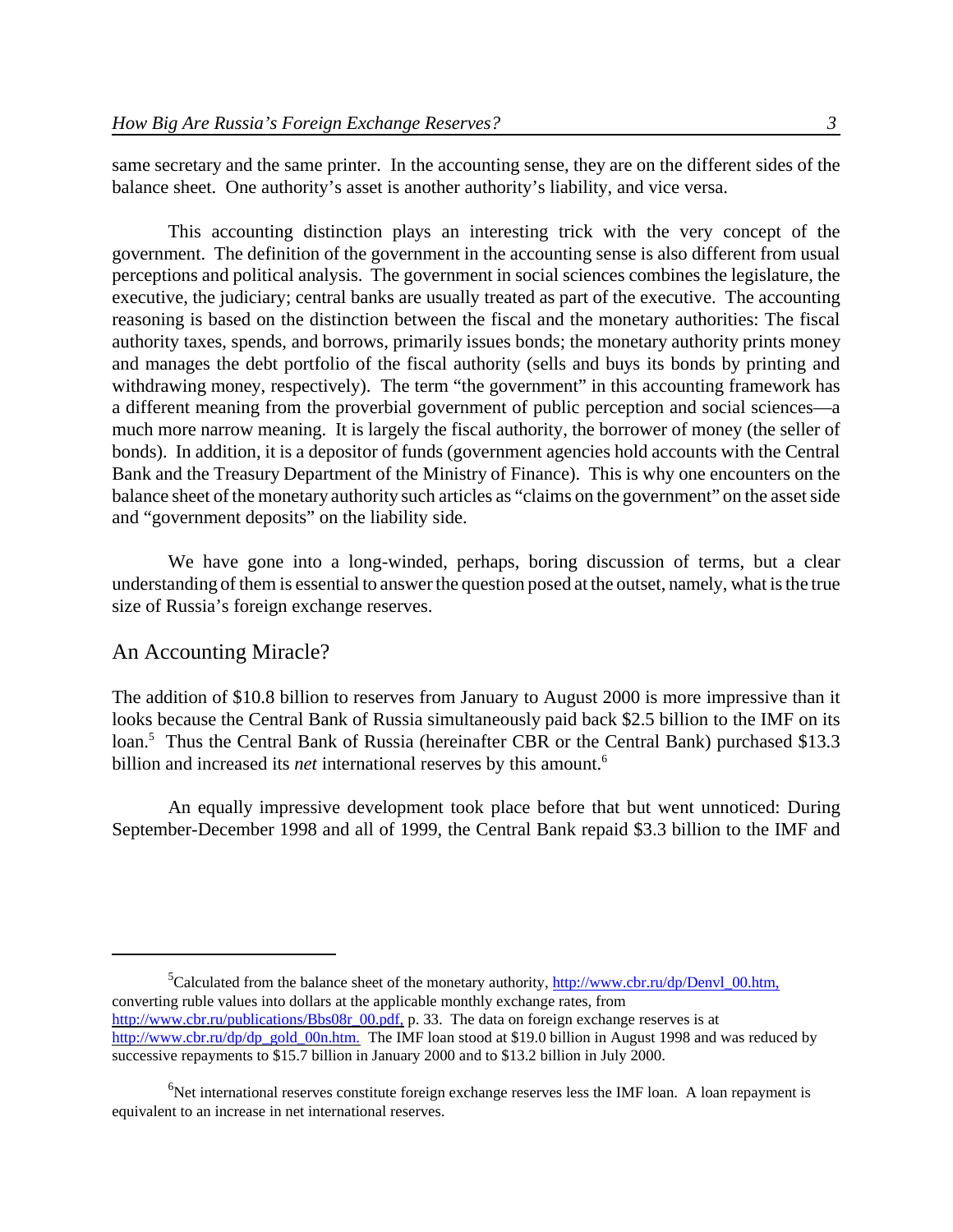loaned \$6.65 billion to the government for repaying its external debt.<sup>7</sup> The Central Bank of Russia acquired almost \$10 billion for these purposes. During this period, however, foreign exchange reserves did not change. They stood at the same \$12.5 billion in September 1998 and in January 2000, with minor fluctuations in between.<sup>8</sup> The dollars purchased on the market were paid to creditors, not added to reserves.

This forgotten story of 1998-99 contains a mystery. In order to purchase \$10 billion, the Central Bank had to have a commensurate amount of rubles to pay for the acquisition of dollars at the exchange rate of the day. The average exchange rate for the period from September 1998 to January 2000 was about R25 to \$1. So the Central Bank needed R250 billion. It could print money, or borrow it by selling government and other bonds, or raise it as capital from investors. It did not sell any government bonds and could not sell defaulted bonds after August 1998; actually, the value of bonds on the books increased.<sup>9</sup> It has no investors to raise capital from. Unlike the U.S. Federal Reserve System, the Central Bank of Russia is a government agency, not a private corporation. Its sole owner, the government, did not increase its capital and was in no position to do so in view of the Great Default.

What did the Central Bank do? It printed R144 billion and borrowed—that is, attracted in deposits from banks and the government—another R175 billion.<sup>10</sup> Those two numbers sum to R319 billion. But, at the same time, the Central Bank extended R181 billion in credit to deposit banks.<sup>11</sup> Subtracting that amount from the printed and borrowed rubles leaves R138 billion at the Central Bank's disposal. This amount could only buy \$5.5 billion, not \$10 billion.

To raise the remaining \$4.5 billion, the Central Bank had to either use some exotic off-thebooks sources or to dip into its existing foreign exchange reserves. Exotic off–the-books sources could conceivably include confiscation of dollars from export revenues and a secret donation. But

<sup>&</sup>lt;sup>7</sup>Calculated from http://www.cbr.ru/Denvl\_98.htm, http://www.cbr.ru/Denvl\_99.htm, http://www.cbr.ru/Denvl\_00.htm, http://www.cbr.ru/banktoday/balance99.htm, and http://www.cbr.ru/an\_report/chapt\_3\_1\_99.pdf, p. 168.

<sup>&</sup>lt;sup>8</sup>http://www.cbr.ru/dp/dp\_gold\_98n.htm, http://www.cbr.ru/dp/dp\_gold\_00n.htm. Foreign exchange reserves include liquid foreign assets such as currencies and securities of Western governments and also monetary gold. The balance sheet of the monetary authority features foreign assets, which are larger than foreign exchange reserves. The difference consists of illiquid and semi-liquid foreign assets denominated in fully inconvertible or externally inconvertible currencies. For the dynamics of foreign exchange reserves, possible changes in the illiquid portion of foreign assets are immaterial.

<sup>&</sup>lt;sup>9</sup>http://www.cbr.ru/banktoday/balance98.htm, http://www.cbr.ru/banktoday/balance99.htm, and http://www.cbr.ru/an\_report/chapt\_3\_1\_99.pdf, p. 168.

<sup>&</sup>lt;sup>10</sup>Calculated from http://www.cb<u>r.ru/Denvl\_98.htm, http://www.cbr.ru/Denvl\_99.htm,</u> http://www.cbr.ru/Denvl\_00.htm.

<sup>&</sup>lt;sup>11</sup>Calculated from Ibid.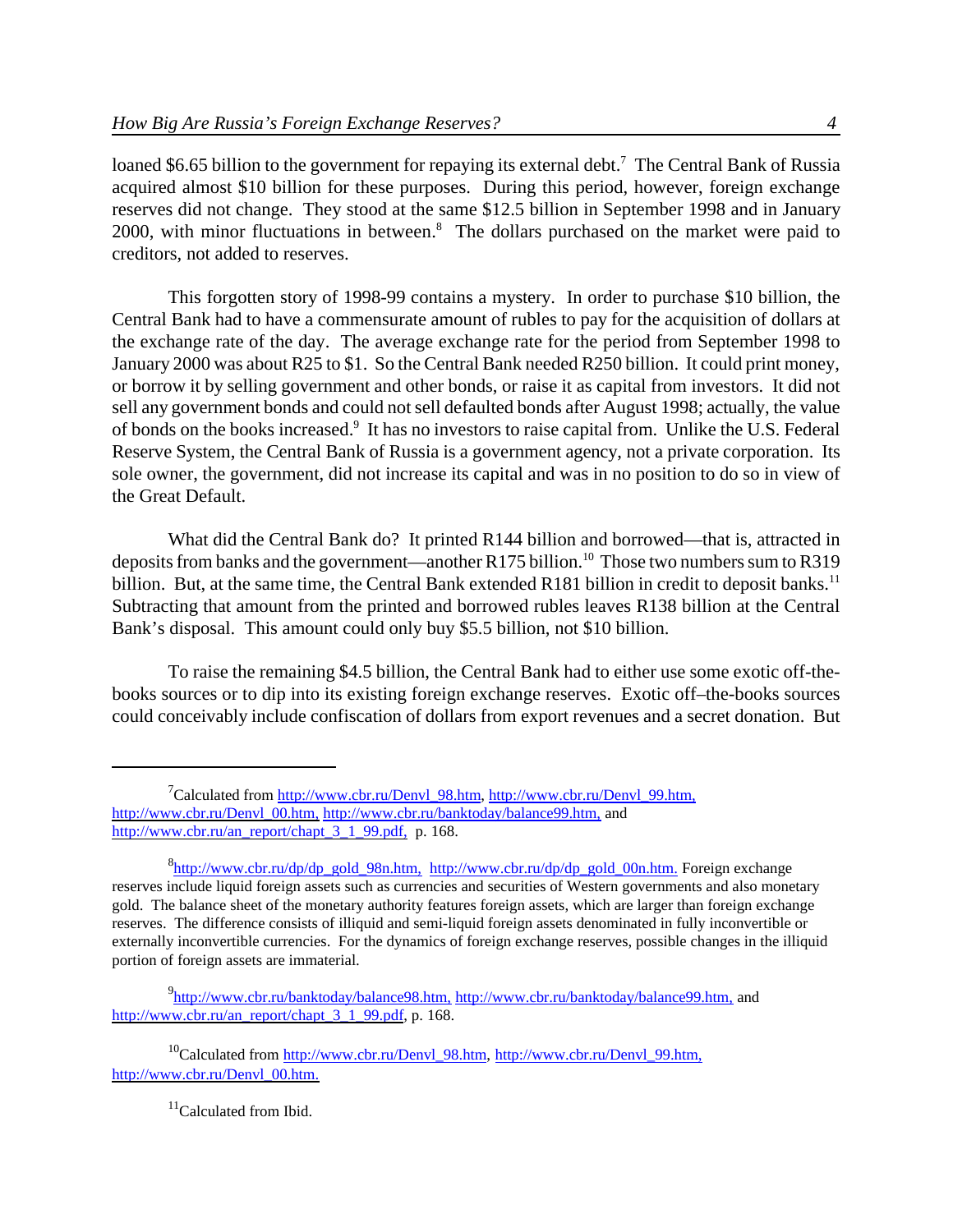it is the government, not the Central Bank, that can confiscate dollars or receive a donation. The Central Bank, unlike the government, does not have small arms with which to confiscate dollars or nuclear arms with which to encourage a donation. But if there were confiscation or a donation, the government would not have needed to borrow \$6.65 billion from the Central Bank in the first place. Exotic options out, the Central Bank had to withdraw the missing \$4.5 billion from its foreign exchange reserves. In this case, foreign exchange reserves could not have remain unchanged at \$12.5 billion from September 1998 to January 2000. This would have been an accounting miracle, akin to feeding 5,000 people with 2 fishes and 5 loaves of bread. Apart from divine intervention, accounting miracles do not happen. With reserves unchanged and other funding sources absent, payments and purchases must balance. There are no accounting miracles, only irregularities.

### The Breakdown of the Balance Sheets

A brief accounting exercise finds some \$4.5 billion missing. There is more. Examining balance sheets reveals additional gaps. Taken separately, the monthly balance sheets of the monetary authority(remember: this is a definitional construct combining three sets of funds), the Central Bank, and the debt records of the Ministry of Finance raise no apparent problems. By definition and design, each balance sheet balances. Any excess of assets over liabilities constitutes equity. If discrepancies arise, they fall into a balancing article of "Other items (net)." It is when one tries to put the three data sets together in a consistent manner that they do not fit. One item falls out. This is the \$6.65 billion loan of the Central Bank to the government for repaying its external debt.<sup>12</sup> This CBR dollar loan islisted as an asset, specifically as a claim on the government, on the balance sheet of the Central Bank. It is listed in the Ministry of Finance accounts as a liability in addition to other various internal and external debt items in its tables. But it is missing on the balance sheet of the monetary authority, where it belongs as an asset.

The mystery begins. The \$6.65 loan is missing not just as a line item. Such an omission could be explained by various broad aggregations. Rather, it is missing as an amount for which there is no room within the tight structure of all assets and liabilities present and accounted for on the balance sheet of the monetary authority. When one tries to add the ruble equivalent of \$6.65 billion (R180 billion) accumulated by January 2000, two things happen. The matching amount of liabilities is not there and the orderly breakdown of assets gets out of order and breaks down.

<sup>&</sup>lt;sup>12</sup>We calculate this amount as \$6.65 billion on the basis of the monthly ruble increments of this loan on the balance sheet of the Central Bank, at http://www.cbr.ru/banktoday/balance99.htm, converted into dollars at the exchange rate of the previous month. This loan accumulated from September 1998 through October 1999. There are no implied dollar increments after November 1, 1999. Apparent additions and reductions in rubles after this date are due to exchange rate fluctuations. The Central Bank simply takes the accrued ruble amount of the loan, valued at \$6.7 billion at the exchange rate of November 1, 1999, and carries it over, converting (appreciating and depreciating) it at the exchange rate on the first day of each month. Various Central Bank statements in mid-2000 list this loan as worth \$6.5 billion because they apply a slightly appreciated ruble exchange rate to the final sum. For the same reason, the Ministry of Finance in April 2000 evaluated this loan as \$6.4 billion, at

http://www.minfin.ru/macrorus/zadolj.htm. This is a minor discrepancy. In any case, it does not affect the rubledenominated balance sheets which we are constructing because we quote the ruble amounts as reported. But when we refer to this loan in dollar terms, we will use the properly calculated sum of \$6.65 billion.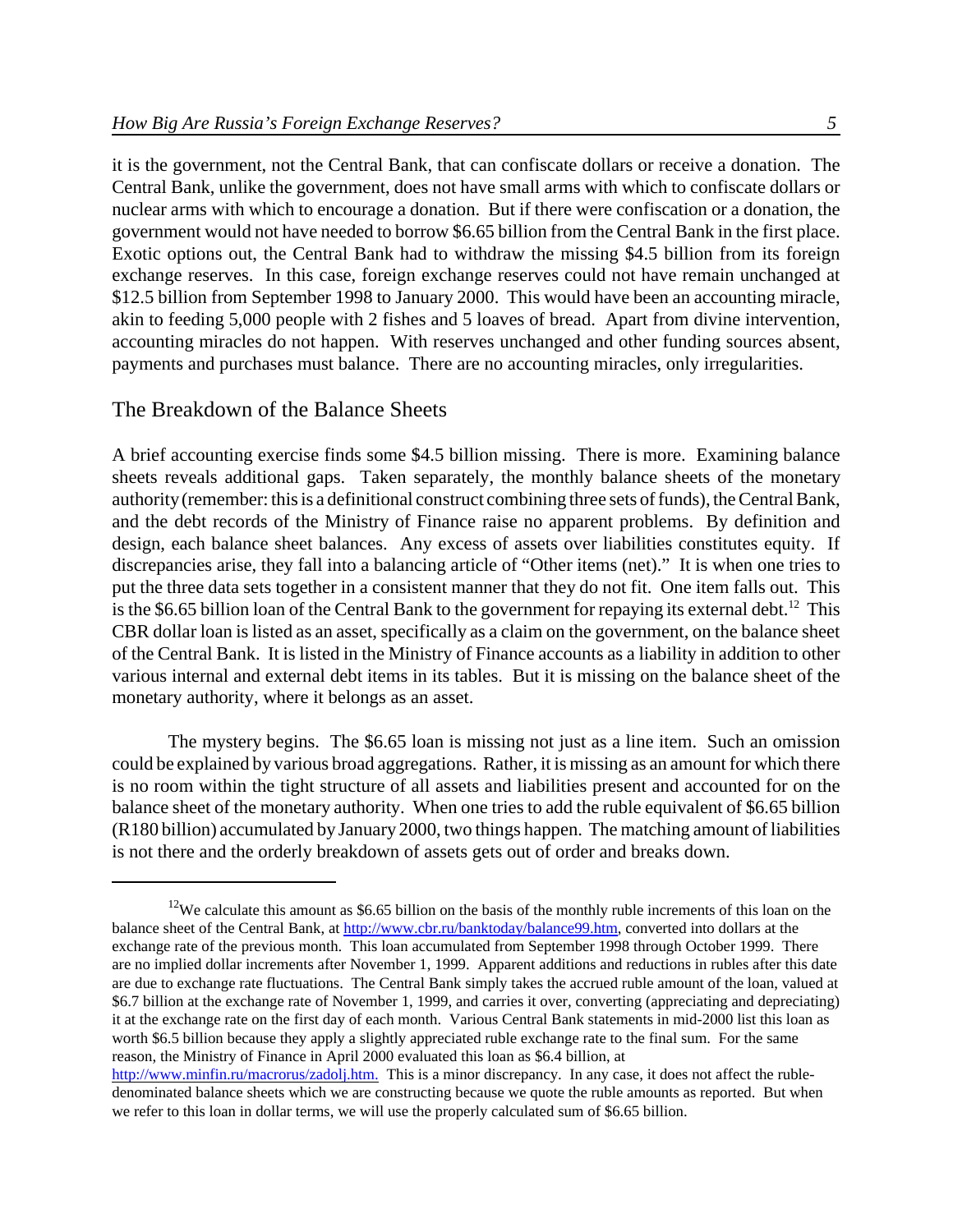Nevertheless, let us try to add R180 billion and see what happens. Table 1 assembles what one can call the "collective balance sheet" of the Central Bank and the Ministry of Finance from September 1998 to July 2000. This is the true *but unreconciled* balance sheet of the monetary authority. It takes as its basis the reported balance sheet of the monetary authority<sup>13</sup> and combines it with the line items found in the Ministry of Finance debt records (the CBR dollar loan to the government)<sup>14</sup>, and articles on the balance sheet of the Central Bank.<sup>15</sup> From the balance sheet of the Central Bank, we take the data on government bonds and the CBR dollar loan to the government and also on the Central Bank portion of the IMF loan to Russia. The resulting collective balance sheet of the Central Bank and the Ministry of Finance is *by definition* the balance sheet of the monetary authority (including ARCO). The balance sheet we compile (see Table 1 below), is different from the reported balance sheet of the monetary authority in four respects:

(1) It is comprehensive and all-inclusive.

(2) It disaggregates magnitudes, contains a detailed breakdown, and makes it impossible to hide anything.

- (3) It is transparent.
- (4) It is unreconciled and out of balance and order.

Shortly we go over the collective balance sheet in Table 1 article by article. This exercise can be understood with the help of the following example. Anyone who has paid a dinner bill can follow it. Assume you have three dollar notes in your wallet, of various denominations (say, \$20, \$10, and \$1). These are your assets (\$31). You had soup (\$6), steak (\$18), and coffee (\$3). These are your liabilities (\$27). On balance, you have \$4 left. This is your equity. This is all there is to it. Keep in mind this example and you can easily audit Table 1 and the rest. There are three asset articles, three liability articles, and equity. The collective balance sheet of Russia's monetary authority is exactly like this.

There are major asset articles: (1) Foreign assets, (2) Claims on the government, and (3) Claims on deposit banks.

There are three major liability articles: (1) Foreign liabilities, (2) Reserve money, and (3) Government deposits.

There are also one minor asset article (Claims on enterprises and households) and one minor liability article (Time and foreign currency deposits), but they amount to pennies, relatively speaking, and we can safely ignore them. And there is equity, and also a balancing article called "Other items

 $13$ http://www.cbr.ru/Denvl\_98.htm, http://www.cbr.ru/Denvl\_99.htm, http://www.cbr.ru/Denvl\_00.htm.

 $14$ http://www.minfin.ru/macrorus/zadolj.htm, http://www.minfin.ru/voz/svedr.htm, http://www.minfin.ru/voz/sveden.htm.

<sup>15</sup>http://www.cbr.ru/banktoday/balance98.htm, http://www.cbr.ru/banktoday/balance99.htm, and http://www.cbr.ru/an\_report/chapt\_3\_1\_99.pdf, p. 168.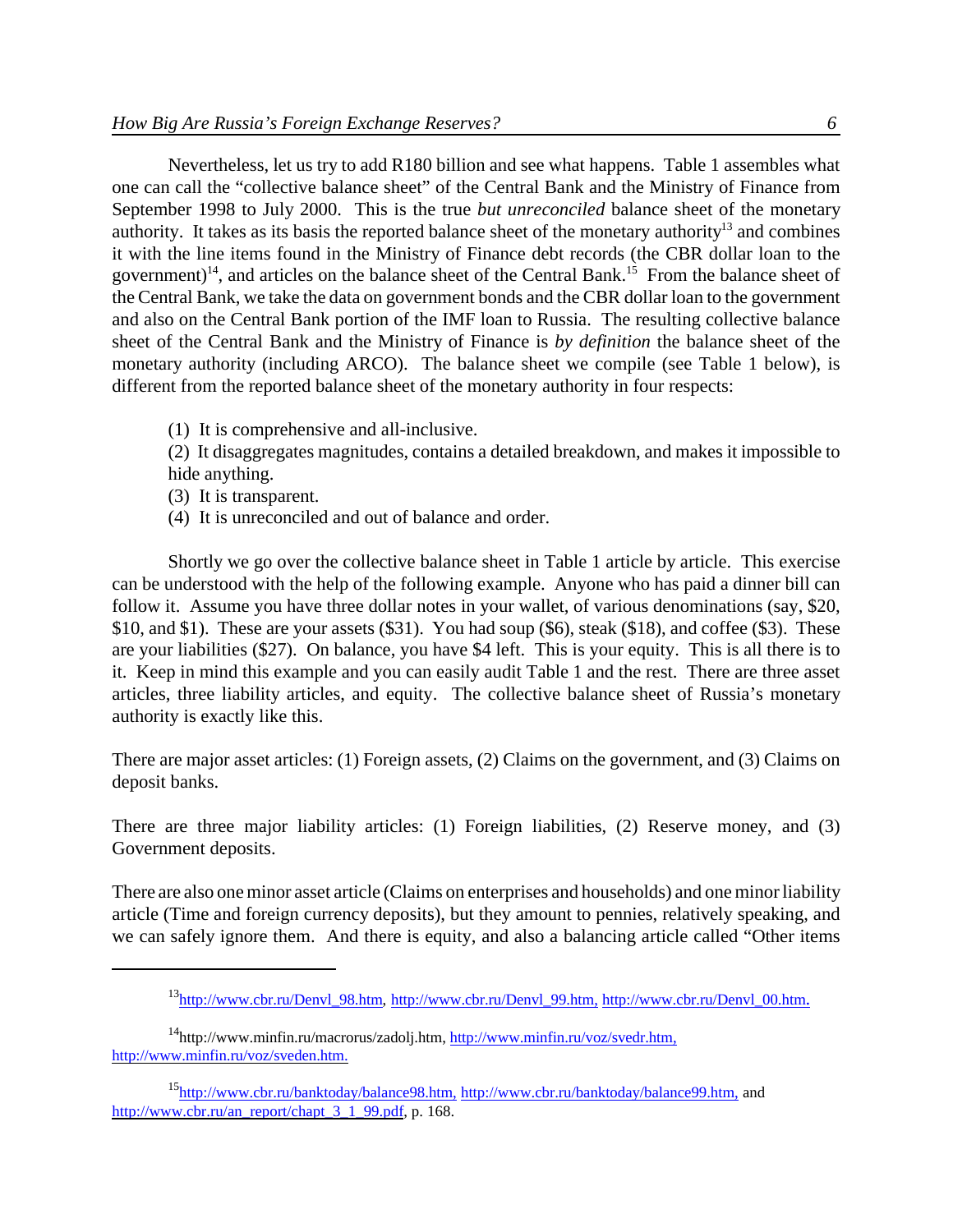(Net)," to account for the remaining discrepancies. This ends the balance sheet. Now let's review the specific articles.

| Table 1.                                                                         |
|----------------------------------------------------------------------------------|
| Collective Balance Sheet of the Monetary Authority                               |
| (the Central Bank and the Ministry of Finance), 1998-2000, in Billions of Rubles |

|                                         | 9/1/1998 | 1/1/1999 | 1/1/2000 | 7/1/2000 |
|-----------------------------------------|----------|----------|----------|----------|
| Assets                                  |          |          |          |          |
| 1. Foreign assets                       | 117.9    | 286.3    | 383.4    | 639.5    |
| 2. Claims on the government             | 257.1    | 525.4    | 572.0    | 537.9    |
| 2a. Government bonds                    | 132.9    | 202.5    | 240.4    | 249.2    |
| 2b. IMF loan to the Finance Ministry    | 127.1    | 331.4    | 344.3    | 290.8    |
| 2c. CBR dollar loan                     | 0.0      | 49.9     | 174.1    | 180.9    |
| 3. Claims on deposit banks              | 22.2     | 76.4     | 203.5    | 213.0    |
| 4. Claims on enterprises and households | 0.5      | 0.6      | 0.4      | 0.4      |
| <b>Total assets</b>                     | 397.7    | 888.7    | 1,159.3  | 1,390.8  |
| Liabilities                             |          |          |          |          |
| 1. Foreign liabilities                  | 150.5    | 401.6    | 424.2    | 371.2    |
| 2. Reserve money                        | 186.4    | 263.7    | 439.7    | 602.8    |
| 2a. Monetary base                       | 161.7    | 199.0    | 306.0    | 397.2    |
| Currency in circulation                 | 133.4    | 187.8    | 266.5    | 321.8    |
| Mandatory reserves                      | 28.3     | 11.2     | 40.0     | 75.4     |
| 2b. Bank demand deposits                | 24.7     | 64.7     | 133.7    | 205.6    |
| 3. Government deposits                  | 9.9      | 41.9     | 75.9     | 170.0    |
| 4. Time and foreign currency deposits   | 0.4      | 1.8      | 1.6      | 2.8      |
| <b>Total liabilities</b>                | 347.2    | 709.0    | 941,4    | 1,146.8  |
| 5. Capital accounts (Equity)            | 62.9     | 118.1    | 151.8    | 151.7    |
| <b>Total liabilities and equity</b>     | 410.1    | 827.1    | 1,093.2  | 1,298.5  |
| Other items (Net)                       | $-12.4$  | 61.6     | 66.1     | 92.3     |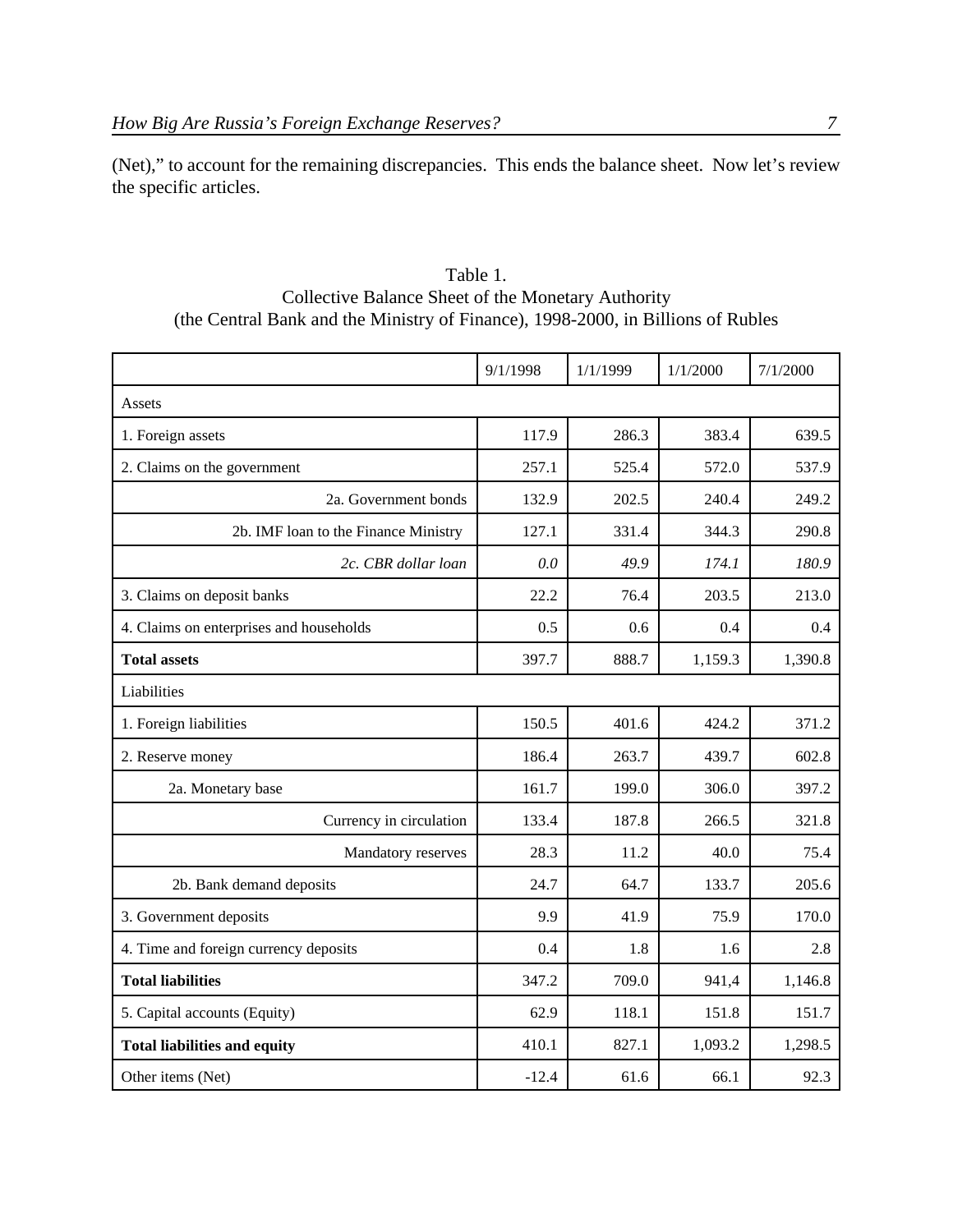| Memorandum items                       |        |        |        |       |
|----------------------------------------|--------|--------|--------|-------|
| Net International Reserves, \$ billion | $-3.1$ | $-5.5$ | $-1.5$ | 9.6   |
| Net Domestic Assets                    | 194.3  | 314.3  | 346.8  | 128.9 |
| Bank and government demand deposits    | 34.6   | 106.6  | 209.6  | 375.6 |
| Foreign Exchange Reserves, \$ billion  | 12.5   | 12.2   | 12.5   | 21.0  |

### *1. Foreign assets*

Foreign assets include foreign exchange reserves (also called international reserves, or gross international reserves) and illiquid or semi-liquid foreign assets denominated in currencies either completely inconvertible or not freely convertible on the external market outside of their countries (e.g., the Russian ruble, the Ukrainian hryvna, etc.). Usually, foreign assets only slightly exceed foreign exchange reserves because central banks prefer to keep reserves in liquid, externally convertible currency instruments. In principle, however, it is possible that two countries with fully inconvertible currencies, which trade exclusively with each other, would keep only their trading partner's respective currency as their foreign assets, and no dollars at all. In addition, the definition of the illiquid portion of foreign assets can be stretched to include some domestic assets. We will discuss this aspect later. Liquid foreign assets, which usually constitute the bulk of foreign assets in central bank portfolios, are foreign exchange reserves. They consist of currency, government securities, and other liquid assets in externally convertible currencies (such as the U.S. dollar, German mark, Japanese yen, etc.), and also monetary gold.<sup>16</sup> The simplest way to think of normal foreign assets is this: dollars, U.S. Treasuries, and a few Ukrainian coins.

#### *2. Claims on the government*

Claims on the government include everything the national and sub-national governments owe to the Central Bank and the Ministry of Finance. The emphasis is on the word everything. By definition, claims on the government are all-inclusive. Let us itemize them.

### *2a. Government bonds*

Claims on the government include government bonds in the portfolio of the Central Bank. Claims on the government also include direct, unsecuritized Central Bank credit to the government in domestic currency, for which the Central Bank prints money. Since 1995, the law on the Central Bank prohibits issuing direct, unsecuritized domestic credit to the government. The amounts issued before 1995 were eroded by subsequent inflation and are not itemized on the balance sheet of the Central Bank. Although ruble-denominated government bonds have been in default since August

<sup>&</sup>lt;sup>16</sup> According to various sources, Russian reserves of monetary gold may also actually contain platinum and palladium, but this is immaterial as long as these metals are as good as gold in terms of liquidity and price-adjusted volume.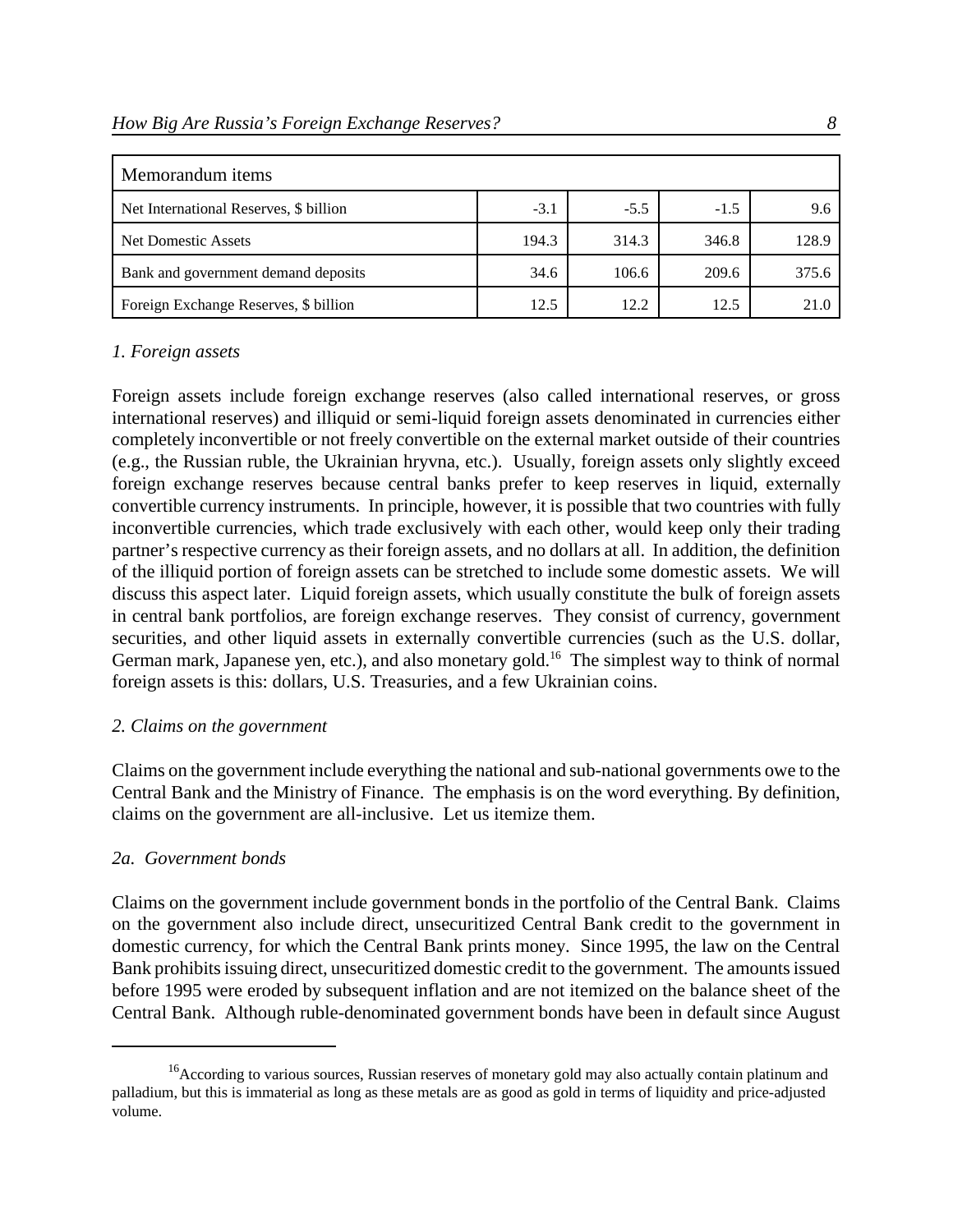1998, they remain as an asset on the balance sheet of the Central Bank because writing them off would wipe out the Central Bank's equity and place it technically on the brink of insolvency. So the choice, an easy one, is to keep the truly junk bonds on the balance sheet or go bankrupt.

#### *2b. The IMF loan to the Finance Ministry*

In recent years or decades, another big item emerged as an asset on the balance sheet of the monetary authority in various countries: the IMF loan to the Ministry of Finance. Why is this a claim of the monetary authority on the government? Because of the letter "M." No, "M" does not stand for mendacity. It stands for the word "Monetary" in the name of the IMF. And the IMF is not (repeat: not) officially in the business of giving loans to governments for subsidizing their budget deficits. It is in the business of extending loans to monetary authorities only. And it strictly adheres to its historical mandate. So the Ministry of Finance, in its capacity as part of the monetary authority, takes an IMF loan and re-lends it to—you guessed it right—the Ministry of Finance in its capacity as part of the government. Does this mean re-lending to itself? You should not ask this question. It is the loan of the monetary authority to the government (an asset of the monetary authority) and the IMF loan to the monetary authority (a liability of the monetary authority). The involvement of the Ministry of Finance on both ends (the dollars move from one internal account to another) is a purely technical accounting transaction. So the IMF loan to the monetary authority enters the balance sheet of the monetary authority on both the liability side and the asset side. It enters the liability side as a loan from the IMF; it enters the asset side as a loan to the Ministry of Finance. This procedure creates not one, but two articles on the balance sheet of the monetary authority, as presented in Table 1: Article 1 called "Foreign liabilities," on the liability side of the balance sheet, and article 2b, "IMF loan to the Finance Ministry," on the asset side.

Does this mean that they must be equal? Only if there are no other IMF loans to the country. However, the IMF also extends a more straightforward loan, the foreign exchange loan to theCentral Bank, for supporting domestic currency. This loan adds to the article "Foreign liabilities" on the liability side. Foreign liabilities on the balance sheet exceed the IMF loan to the Finance Ministry exactly by the amount of the IMF loan to the Central Bank. A question immediately arises: What happens with the IMF loan to the Central Bank on the asset side? If the Central Bank does not spend it to support the currency, the loan ends up in foreign exchange reserves and adds to article 1, "Foreign assets," on the asset side of the balance sheet, which we discussed above. If the Central Bank spends its IMF loan, it does not enter foreign assets. (More exactly, it adds zero to the article "Foreign assets". But then the Central Bank acquires other assets for IMF dollars, such as government bonds, or reduces its liabilities, by purchasing back the earlier released rubles).

We accordingly estimate the IMF loan to the Ministry of Finance as the difference between the total IMF loan to Russia, listed on the balance sheet of the monetary authority, and the IMF loan to theCentral Bank, listed on the CBR balance sheet. This method slightly exaggerates the IMF loan to the Finance Ministry because, in addition to the IMF loan, foreign liabilities include small amounts of other foreign loans. As we will see shortly, the error is equal to R3 billion in September 1998 and R2 billion in July 2000, but R13 billion in January 2000; these magnitudes can be ignored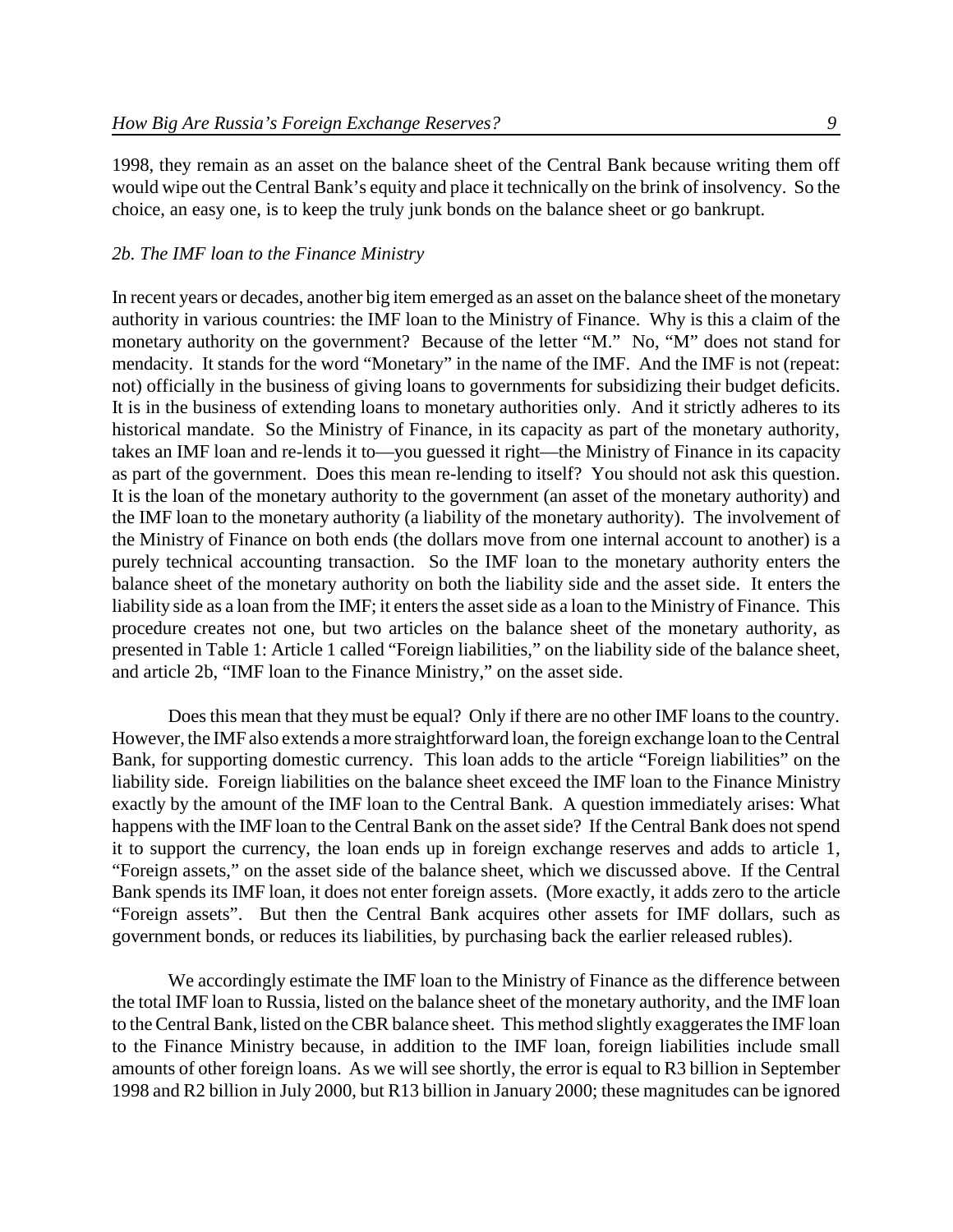#### for our discussion.

### *2c. CBR dollar loan*

There is also one more item in Table 1 among the claims on the government—a highly unusual one. This is the dollar loan of the Central Bank to the government for paying its external debt. This line item is unusual because, usually, the Central Bank purchases government bonds and pays in domestic currency (which it prints). Then the government uses domestic money to purchase dollars on the market in order to pay its external debt. There is no point for the Central Bank to extend a dollar loan to the government and then print rubles in order to purchase dollars to replenish the reserves. It would make more sense to give the government a domestic loan (buy its bonds) and let the government buy its own dollars. The previous mechanism would apply if the currency is internally convertible. If it is not, the government can swap its bonds to the Central Bank in exchange for dollars. In all these usual cases, the Central Bank would have government bonds denominated in rubles, instead of a dollar loan to the government, on its balance sheet as an asset. But after the Great Default of August 1998 on internal debt, the Russian government could not issue new bonds. It was, at the time, trying to renegotiate the discount reimbursement of the bonds in default. At the same time, the law did not allow the Central Bank to issue unsecuritized domestic credit to the government. As a result of these circumstances, the Central Bank had to extend a direct dollar loan to the government and list it as such—which is why this highly unusual item emerged on the balance sheet of the Central Bank. Under normal circumstances, the ruble amount of this loan would have been added to the total of government bonds.

#### *3. Claims on deposit banks*

Claims on deposit banks (commercial banks, including the Savings Bank, or Sberbank) constitute liquidity credit issued by the Central Bank to deposit banks either directly or via the new Agency for Restructuring of Credit Organizations (ARCO). The latter was created by the monetary authority (jointly by the Central Bank and Ministry of Finance) after the Great Default of August 1998 when the banking system collapsed.<sup>17</sup> ARCO is part of the monetary authority. It transmits as credit the liquidity printed by the Central Bank. However, this credit is not listed on the balance sheet of the Central Bank. It appears only on the balance sheet of the monetary authority. The special reason why the Central Bank excludes this asset will be clear shortly.

#### *4. Claims on enterprises and households*

This tiny item, which we list for completeness only, represents direct Central Bank loans to enterprises and households. Of course, the bulk of domestic credit transmits through the banking system and is not part of the balance sheet of the monetary authority.

 $17$ For a detailed discussion why it was bound to collapse and the pre-default balance sheets of the banking system, see our book *Fixing Russia's Banks* on this site. The book was published six weeks before the Great Default and predicted it as well as the banking crash.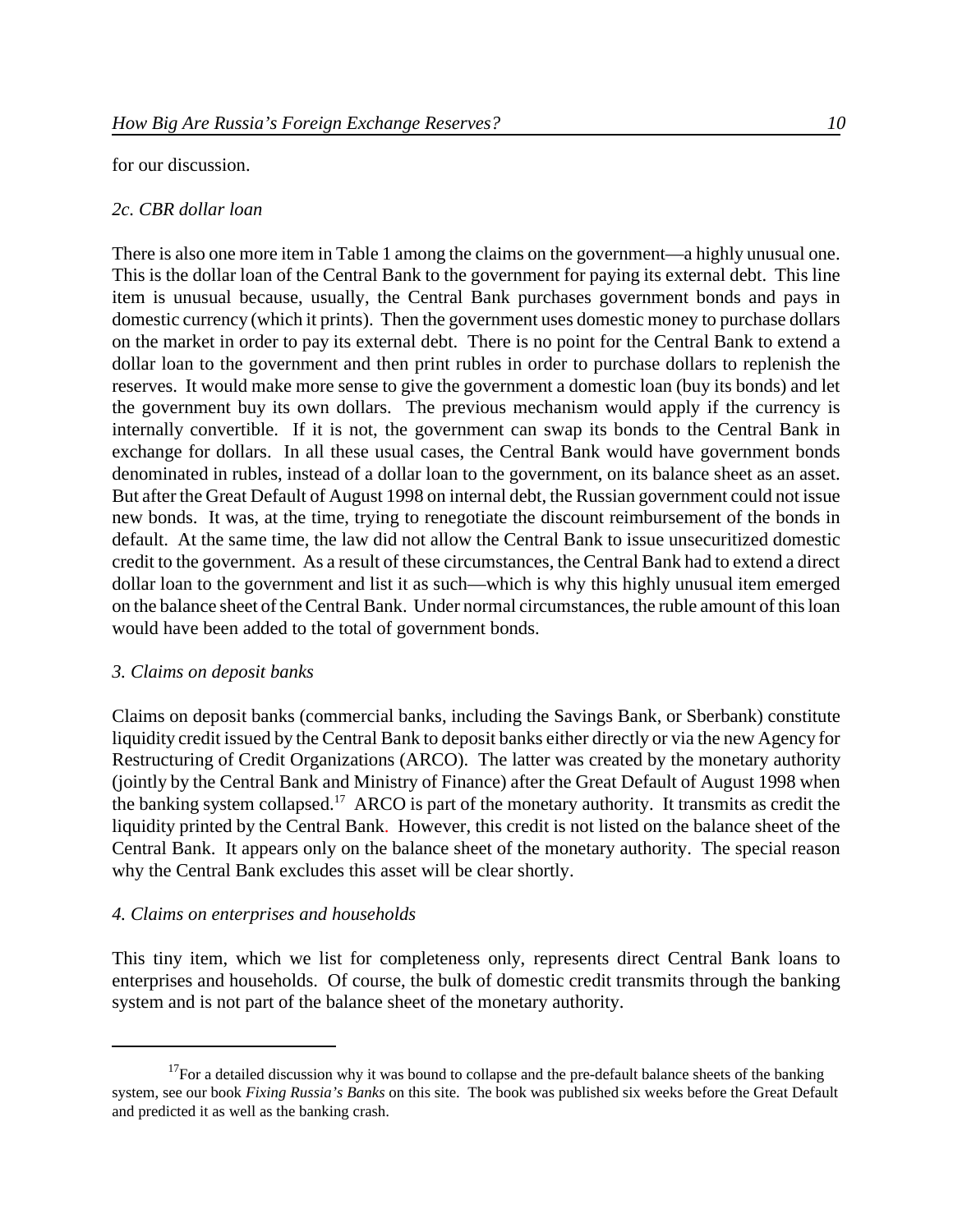So much for assets. Recall the above example of \$20, \$10, and \$1 notes in your wallet making up \$31 in assets. Now to liabilities.

## *1. Foreign liabilities*

This is the IMF loan to the monetary authority, in total. It includes both portions of the loan, extended to the Central Bank and the Ministry of Finance. Its corresponding assets were discussed above. In addition to the IMF loan, foreign liabilities include small amounts of foreign loans from other sources, which do not affect our analysis and can be ignored. One more accounting reminder: Foreign exchange reserves (Gross international reserves) minus the IMF loan (in total) constitute Net International Reserves. We list the latter as a memorandum item in Table 1.

## *2. Reserve money*

Reserve money represents liquid and quasi-liquid liabilities of the monetary authority. It includes the monetary base, which embodies currency printed and minted by the Central Bank, plus deposits of commercial banks with the Central Bank, which are cashable on demand.

## *2a. The monetary base*

The monetary base, also called high-powered money, is created by the Central Bank—printed and minted. The monetary base consists of currency in circulation (notes and coins) and currency held in mandatory reserves of deposit banks at the Central Bank. The monetary base is the most liquid liability of the monetary authority. We calculate the amount of mandatory reserves by subtracting currency in circulation, listed on the monthly balance sheets of the monetary authority, from the monetary base, which is reported weekly by the Central Bank.<sup>18</sup>

## *2b. Bank demand deposits*

The category of bank demand deposits encompasses various types of voluntary deposits and accounts held by commercial banks with the Central Bank beyond mandatory reserves. These include correspondent accounts for inter-bank clearing purposes and various interest-earning deposits. They also include such specific post-default Russian phenomena as Central Bank bonds. The government could not place bonds after the default. The Central Bank replaced the government in this role, not for fiscal reasons, but rather to withdraw (temporarily sterilize) excess liquidity from circulation. The government resumed issuing domestic bonds only in 2000 and only in small amounts. Central Bank bonds can be treated as quasi-demand deposits because of their short (one-to-three month) maturity and because bond holders can always use them as collateral for borrowing liquidity through the credit window of the Agency for Restructuring of Credit Organizations.

The designation "bank demand deposits" is ours. The monetary authority and the IMF do

 $^{18}$ http://www.cbr.ru/press/.../press/id/000804 1154 DEN-BAS.htm and similar weekly reports.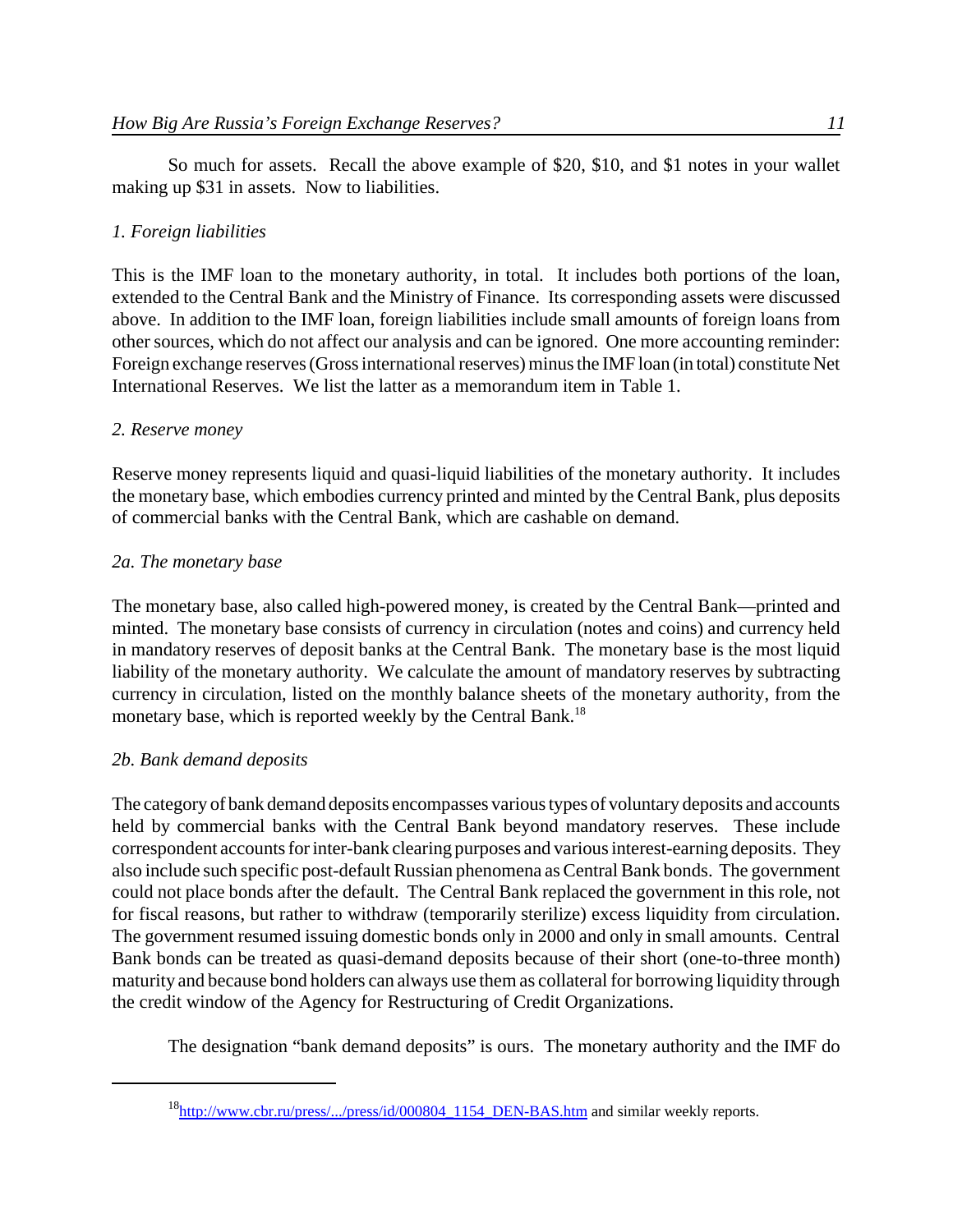not offer a generic term for this article but rather make an inclusive list (e.g., "correspondent accounts and other balances of credit organizations"<sup>19</sup>). We apply the term demand deposits by the familiar analogy with demand deposits of businesses and households with commercial banks. This language underscores the quasi-liquid nature of this category. Bank demand deposits essentially represent the monetary base temporarily withdrawn from circulation.

The Central Bank and many observers treat this process as akin to sterilization, when the Central Bank sells government bonds to banks and other buyers in order to absorb excess liquidity, for example, after printing money in the process of purchasing foreign exchange. Sterilization is thus a counter-acting operation, taking money in after it was printed and placed into circulation. We use the term bank demand deposits exactly in order to emphasize their difference from conventional sterilization instruments. Government bonds sold by the Central Bank as a means of sterilization constitute government liability. The Central Bank is not obligated to buy them back and thus return liquidity into circulation. But bank demand deposits with the Central Bank (including Central Bank bonds) are the Central Bank's own liability. They are cashable on demand. They are not sterilized on a sustainable basis. This is a temporary and fragile sterilization, not even a quasi-sterilization. Bank demand deposits are rather a quasi-monetary base, a latent monetary base, a potential monetary base, a temporarily withheld monetary base. Small clearing balances will remain in deposits, as in other countries, but the bulk can go into circulation when and if the time comes, and then the monetary base would explode.

# *3. Government deposits*

Government deposits with the Central Bank and the Ministry of Finance represent money balances in accounts of various ministries and agencies of federal and sub-national governments. Everything we said about bank demand deposits applies to government deposits. The government holds its money balances in deposits cashable on demand. This is not sustained sterilization. It is just a temporary withholding of high-powered money from circulation.

# *4. Time and foreign currency deposits*

Banks and government organizations hold a small amount of time and foreign currency deposits with the Central Bank for clearing and security purposes. The amount is small and inconsequential for our discussion.

So much for liabilities. Recall your bill for soup, steak, and coffee from the example above. The difference after subtracting liabilities from assets is equity; if it does not cover the difference in total, there is a balancing article, "Other items (net)," as in Table 1, quoted from the balance sheet of the monetary authority. Recall your equity after subtracting your dinner bill from your assets in dollar notes.

 $19$ http://www.cbr.ru/dp/sdds/meth\_rus.htm, p. 2.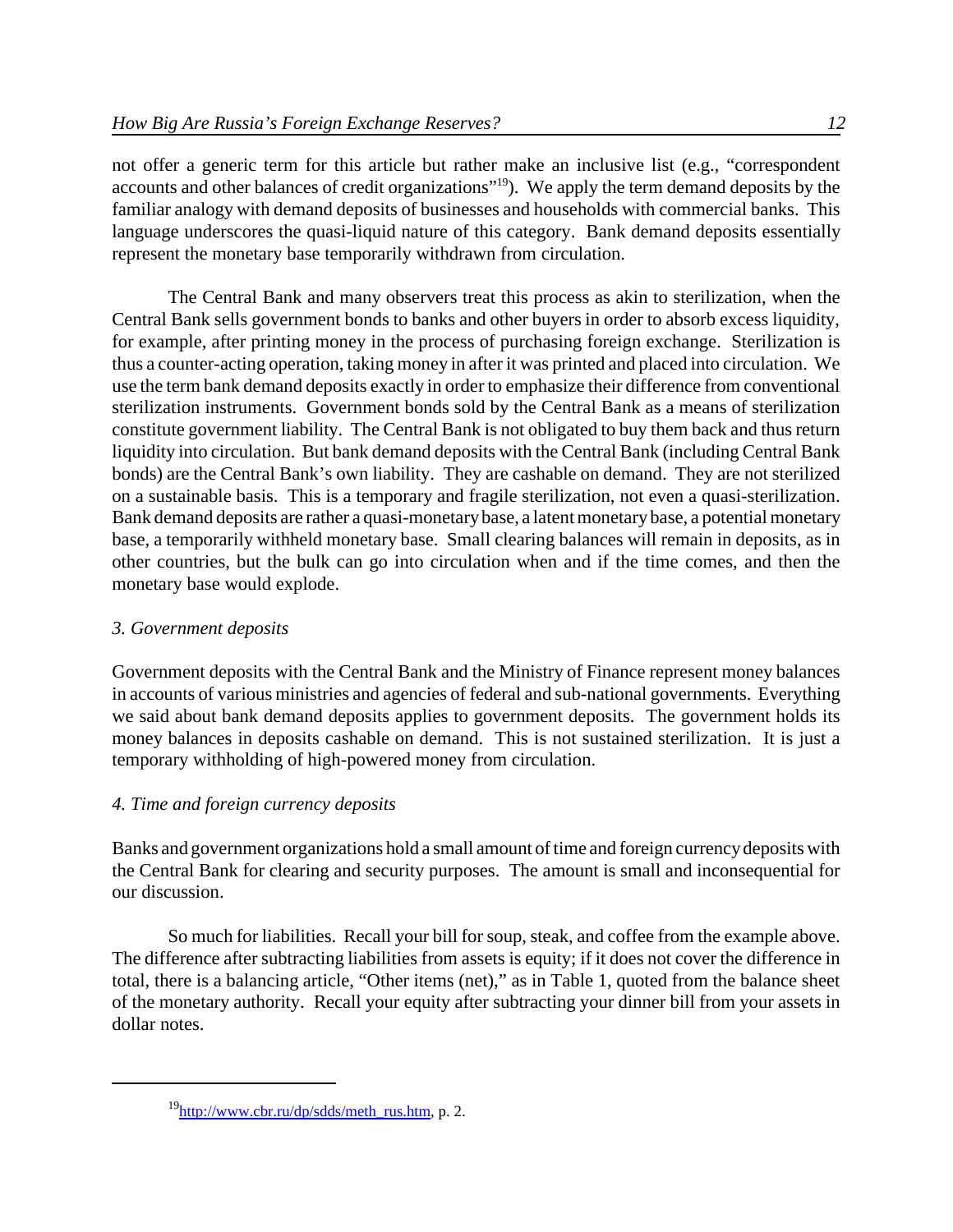The balance sheet is finished. We added four memorandum items, which are not part of the balance sheet but are related to it and are useful for analytical purposes.

### *Foreign exchange reserves*

The last such item is foreign exchange reserves—the liquid part of foreign assets from the balance sheet, which is as good as gold, or, better yet, as good as the dollar.<sup>20</sup>

### *Net International Reserves*

The first memorandum item is net international reserves (NIR). NIR is equal to foreign exchange reserves minus foreign liabilities of the monetary authority (the total IMF loan). If net international reserves are positive, that is, existing foreign exchange reserves are greater than the total IMF loan, then the monetary authority has its *own* foreign exchange reserves. Otherwise all its foreign exchange reserves are borrowed and its has none on its own. If the net international reserves are positive, the monetary authority is solvent on the foreign account. If the net international reserves are negative, the monetary authority owes more foreign exchange than it has in reserves and is insolvent on the foreign account. It is technically bankrupt. One can see in Table 1 that it was insolvent on the foreign account before the buildup of foreign exchange reserves in 2000.

### *Net Domestic Assets*

Recall the monetary base—item 2a on the liability side of the balance sheet. This is the money printed by the Central Bank: currency in circulation plus mandatory reserves of deposit banks at the Central Bank. The Central Bank prints money in exchange for purchasing either government bonds, claims on deposit banks (issuing credit of liquidity to them), or dollars and gold. The origin of the monetary base is thus foreign exchange reserves and domestic claims on the government and deposit banks.<sup>21</sup> The latter two domestic claims constitute the accounting item which the old economic literature called Internal Credit and international financial organizations dubbed Net Domestic Assets. Arithmetically, it is the monetary base minus net international reserves. Another way to calculate net domestic assets is to take gross domestic assets (total assets minus foreign assets) and subtract all domestic liabilities (total liabilities minus foreign liabilities), equity, and the net of other items. This gives an accounting sense of net domestic assets.

<sup>&</sup>lt;sup>20</sup>The data on foreign exchange reserves is at  $\frac{http://www.cbr.ru/dp/dp_gold_98n.htm,$ http://www.cbr.ru/dp/dp\_gold\_99n.htm, and http://www.cbr.ru/dp/dp\_gold\_00n.htm.

 $^{21}$ We ignore Item 4 on the asset side of the balance sheet, claims on enterprises and households, because it is tiny. Nevertheless, it may play a crucial role if the Central Bank prints money to purchase such claims, namely, when it discounts commercial paper. Historical cases abound, including hyperinflation in Germany in the early 1920s.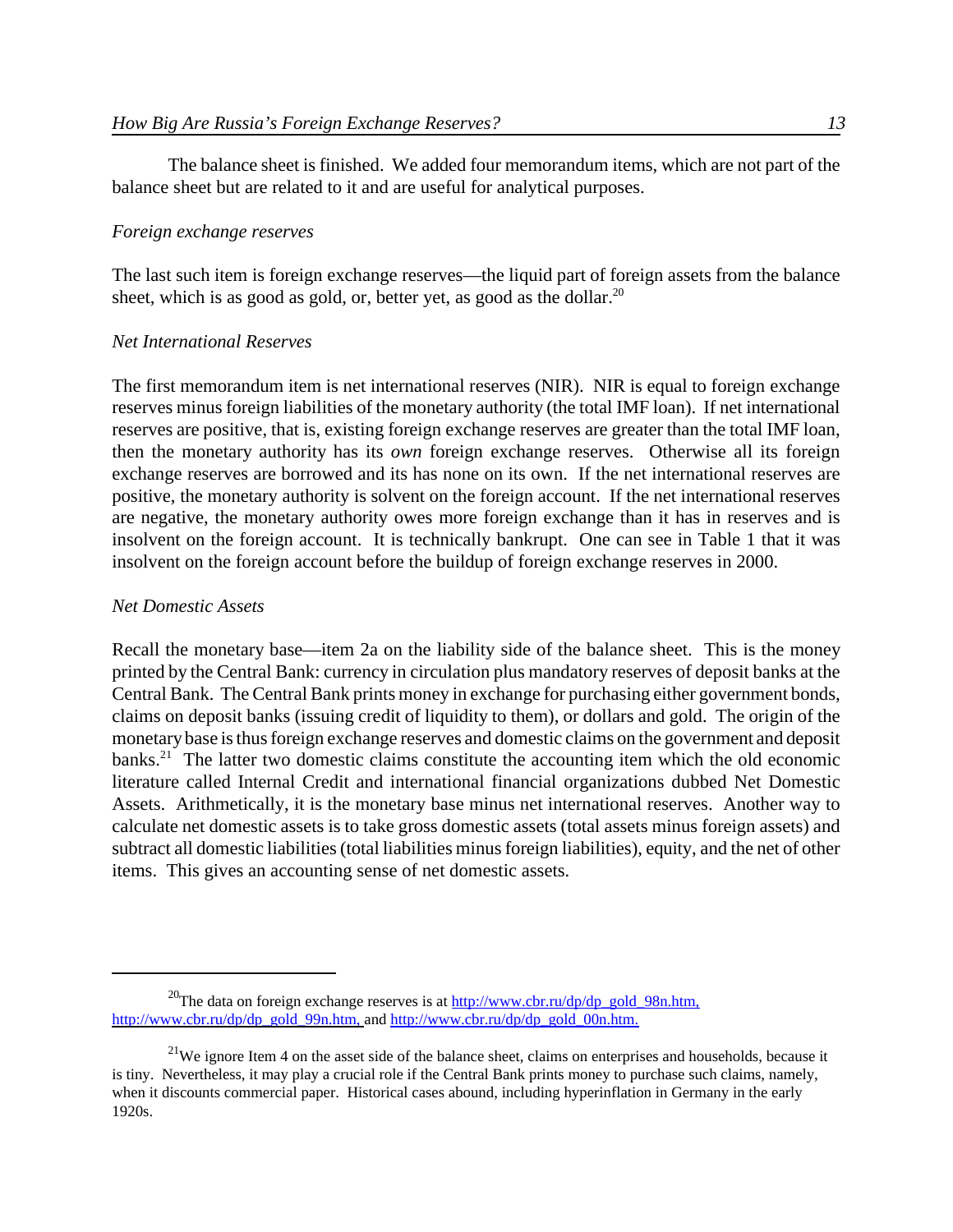### *Bank and government demand deposits*

This item simply sums up bank demand deposits and government deposits with the Central Bank to take a measure of the latent monetary base, of its temporarily sterilized buildup and future expansion.

We can now examine the actual numbers on the balance sheet of the monetary authority in Table 1. Four observations stand out:

1. From September 1998 to January 2000 assets greatly increased relative to liabilities. Assets increased by R761 billion, liabilities, by R594 billion. This automatically increased equity and the balancing article, "Other items (Net)." The overall increase is equal to R167 billion, *not counting* the CBR dollar loan to the government. (If one adds the loan, the gap widens to R341 billion). Since capital of the monetary authority was not raised from investors, this mechanical increase in equity and the residual need an explanation. One possible explanation of the increase in equity and the net of other items would be an appreciation of foreign assets in ruble terms. Reported foreign exchange reserves remained unchanged in dollar terms between September 1998 and January 2000, at \$12.5 billion. To relate their ruble appreciation to increases in equity and the net of other items, one has to take into account other appreciable assets and liabilities: the IMF loan to the Finance Ministry on the asset side and the total IMF loan on the liability side (article 1, "Foreign liabilities"). The net appreciation of foreign assets (appreciation of dollar-denominated assets less appreciation of foreign liabilities) from September 1998 to January 2000 amounted to R209 billion. It is natural that this appreciation would be capitalized, and what is not included in equity enters the balancing article, "Other items (Net)." But this raises another problem: excess appreciation which exceeds the rise in equity and the net of other items. This problem is relatively moderate, R42 billion difference between R209 billion in appreciation and R167 billion increase in equity and other items.<sup>22</sup> If it stopped at that, we could drop it. But there is also an increase in government bonds, from R132.9 billion in September 1998 to R240.4 billion in January 2000, at a time when no new government bonds were issued. We will document this issue in detail shortly. If the difference, R107.5 billion, was also due to ruble appreciation of dollar-denominated bonds, we face about R150 billion in asset appreciation which simply has no room—no matching liabilities (because appreciation was not purchased by printing rubles) and no matching equity and other items. So we still face R150 billion to R167 billion net increase in assets unaccounted for.

2. There are no matching liabilities not only for this R150 billion or R167 billion *net* increase in assets, but also for the entire CBR dollar loan to the government, which stood at R174 billion in January 2000. These assets had to be acquired one way or another—purchased,

 $^{22}$ Minor changes could occur due to the portfolio structure of foreign assets and liabilities and the dynamics of cross-currency exchange rates, e.g., between the dollar and European currencies. The IMF loan is denominated in SDRs, which reflects the weighted average of cross-currency exchange rates of major currencies, while some 90 percent of Russia's foreign assets are denominated in U.S. dollars.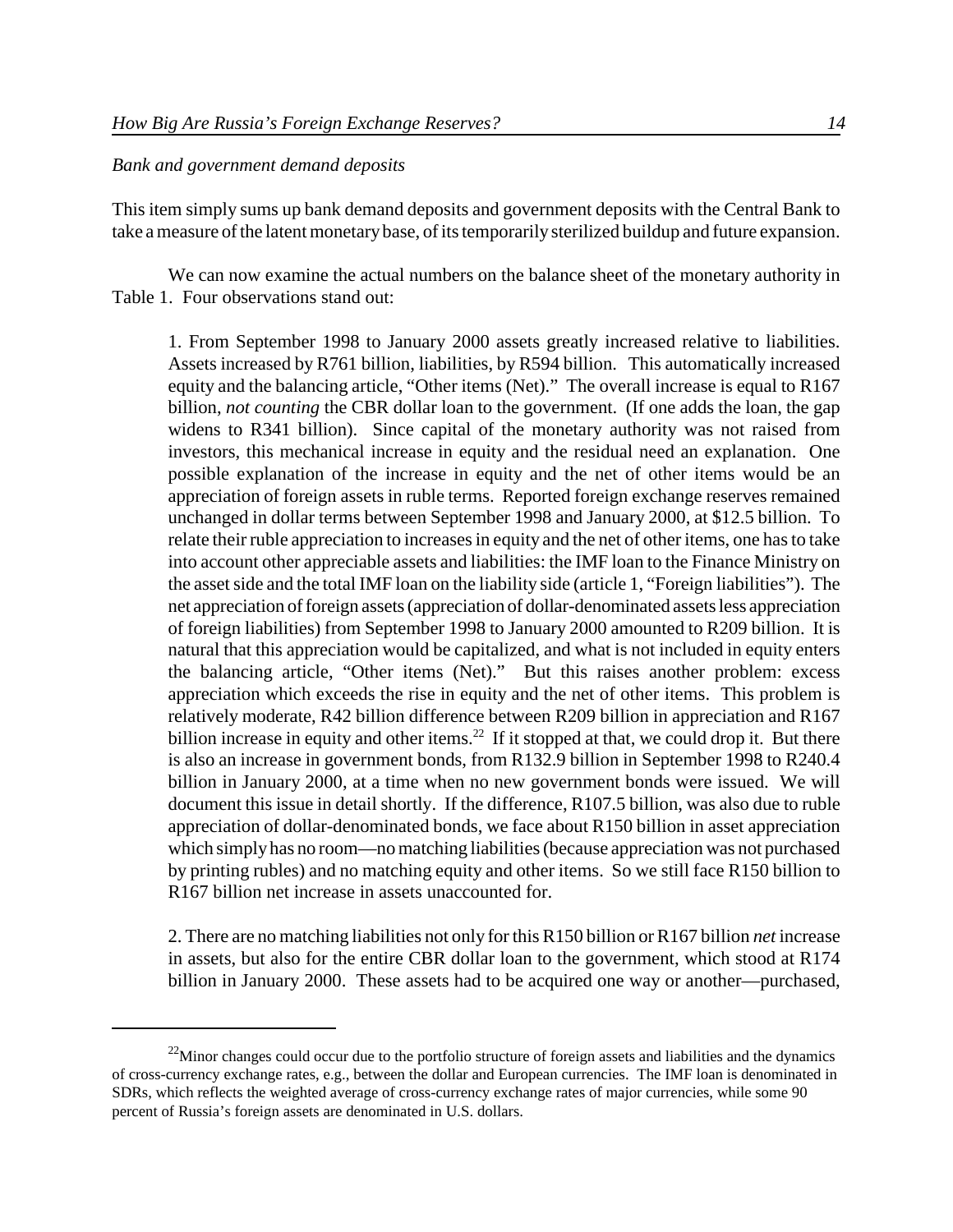transferred fromother accounts(like the IMFloan to the Finance Ministry automatically adds to assets), credited (like claims on deposit banks), or appreciated in ruble terms (as foreign assets and other dollar-denominated assets, including the IMF loan, did). Commensurate liabilities had to be accumulated—money printed or borrowed from domestic or foreign sources—except in the case of net asset appreciation. The latter is capitalized in equity.

3. On the asset side, claims on the government are out of order. Their three components—government bonds, the IMF loan to the Finance Ministry, and the CBR dollar loan to the government—do not add up. Summed up, they exceed the total amount of claims on the government by approximately the magnitude of the CBR dollar loan. At each point in time, the sum of government bonds and the IMF loan to the Finance Ministry roughly add up to the total value of claims on the government. The minor discrepancy, from R3 billion to R13 billion, is due to a slight overestimation of the IMF loan on both the asset and liability sides because we did not subtract, for the lack of data, other foreign liabilities. There is absolutely no room here for the Central Bank dollar loan to the government. It is simply not on the balance sheet as part of the claims on the government among the assets of the monetary authority. This is why we printed it *in italics* in Table 1. It must be there in the balance sheet sense and it is not there as the numbers fill up the balance sheet. By January 2000, the CBR dollar loan to the government in the amount of R174 billion, or \$6.65 billion, is missing as a claim on the government.

4. There is also no room for this R174 billion (\$6.65 billion) asset among the assets in general. If one adds it as an additional item on the asset side of the balance sheet—since it is not part of claims on the government there—the balance sheet falls apart. There are no matching liabilities and no additional equity there. In order to balance this additional item, one will have to increase by this amount the balancing article "Other items(Net)," in a purely mechanical way. But it is not increased in the reported balance sheets. The entire balance sheet is out of order.

Points 1 and 2 on the above list present a problem in search for an explanation. Points 3 and 4 indicate more than a problem—it is an outright breakdown.

Compare this situation with your dinner balance sheet in the above example. You have \$20, \$10, and \$1 notes in your wallet on the asset side. You have the bill for soup (\$6), steak (\$18), and coffee (\$3) on the liability side, and \$4 in equity. Then they tell you that your equity is \$7, not \$4. This can be explained. Perhaps they did not charge you for coffee, it was on the house. Or steak was a daily special, at discount. This can be researched and discovered. But if they tell you that in lieu of a \$10 note you have three \$5 notes and your assets are still equal to \$31, this is more than an accounting miracle. This is incredible—in the sense, not credible. Or utterly impossible and plain wrong. But this is exactly what happens with the assets on the collective balance sheet that constitutes Russia's monetary authority.

What would be one's immediate guess in this situation? Consider your dinner balance sheet.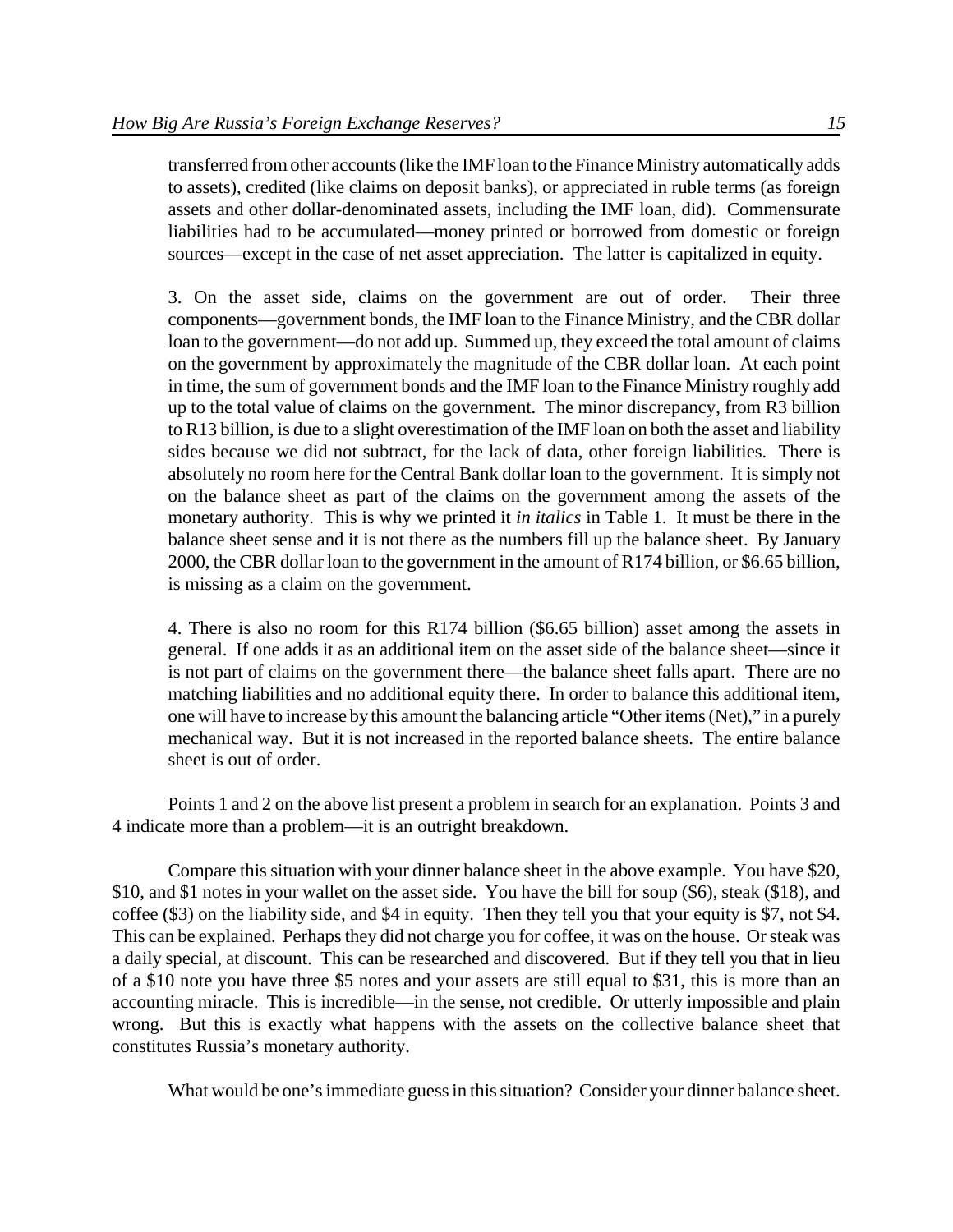Is it possible that they counted one \$5 note twice and you really have only two \$5 notes in your wallet in lieu of a \$10 note, not three \$5 notes? You have \$20, two \$5 notes, and \$1. This immediately settles your balance sheet. Let us consider a similar possibility and redraw the balance sheet of Russia's monetary authority.

### A Reconciliation of the Balance Sheets

Redrawing a country's financial statements is a statement in itself. It is a statement on the veracity of Russia'sfinancial records and the validity of its claimsto renewed solvency. It is also a statement on the accounting prowess and soundness of the IMF, which reprints and endorses Russia's balance sheets and other records.<sup>23</sup> Most importantly, it is a statement on the method.

The standard accounting framework cannot account for the systemic difference of post-Communist economies, namely, that enterprises and banks have open accessto government finance and can confiscate public income.<sup>24</sup> For this reason, the balance sheet of the banking system lists as assets and capital what in reality is a liability: tax revenues collected from households and not remitted to the government. The standard balance sheet shows banks well-capitalized and solvent whereas a reconstructed balance sheet reveals their negative capital and structural insolvency.<sup>25</sup> For the same reason, the conventional fiscal budget overstates government revenues and understates expenditures and the budget deficit by 10 to 15 percent of GDP: It does not subtract from revenues the taxes not remitted in cash and does not add to expenditures the credit from the Central Bank to enterprises through the banking system for remitting tax revenues.<sup>26</sup> Lack of proper accounting separation between the government and the Central Bank causes other overstatement of assets. It is at the heart of the accounting gap which we face here.

Table 2 offers a corrected and reconciled balance sheet of the Central Bank and the Ministry of Finance, on the same selected dates from September 1998 to July 2000 as Table 1.

<sup>&</sup>lt;sup>23</sup>The IMF, *International Financial Statistics July 2000* (Washington, D.C.: The IMF, 2000), pp. 654-655.

<sup>24</sup>For a detailed discussion, see *From Predation to Prosperity*, Chapters 1 and 2, on this site.

<sup>25</sup>For a detailed discussion, see *Fixing Russia's Banks*, especially Tables 1, 2, 4, and 5 on this site.

<sup>26</sup>See *From Predation to Prosperity*, Chapter 1, on this site.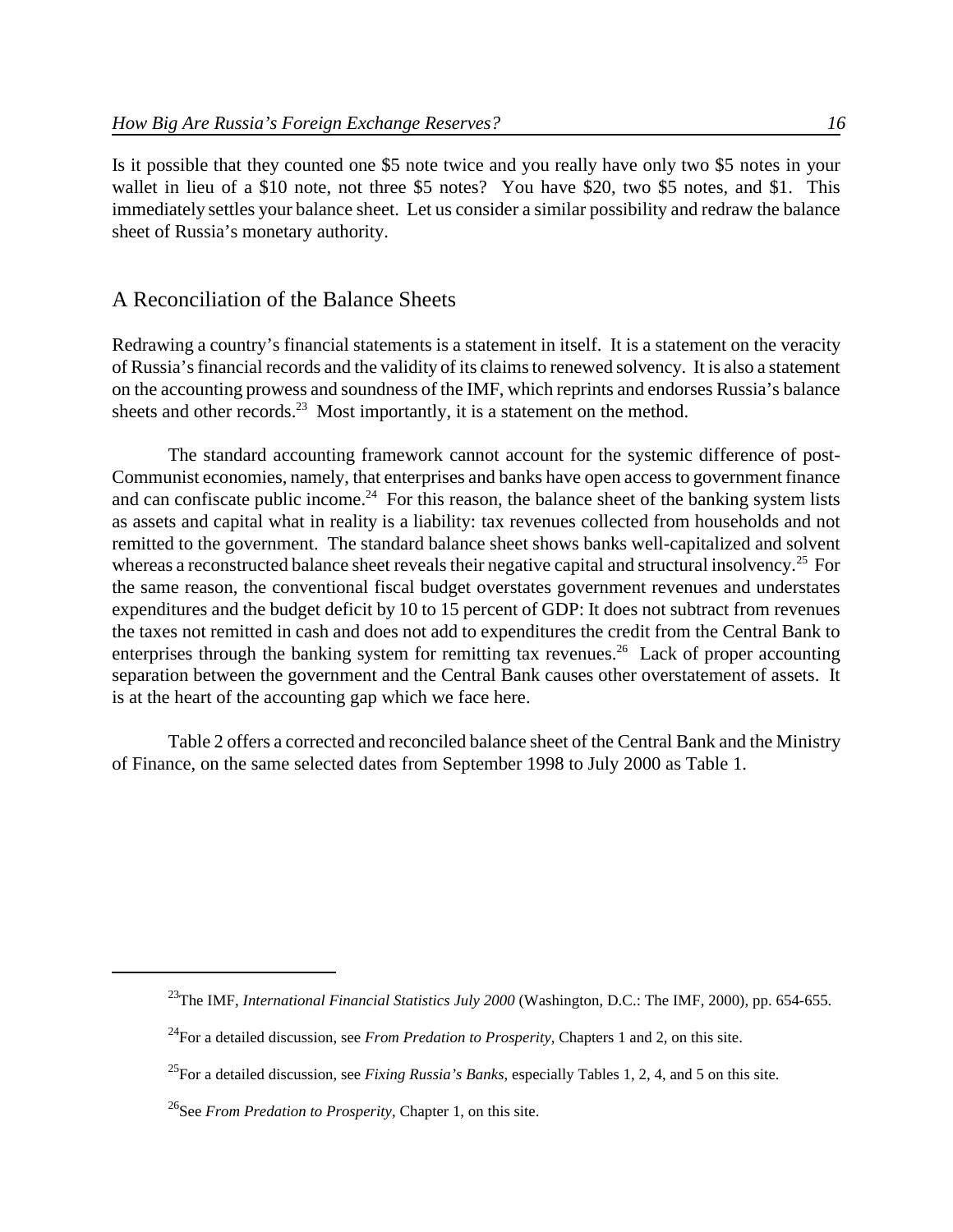|                                            | 9/1/1998 | 1/1/1999 | 1/1/2000 | 7/1/2000 |
|--------------------------------------------|----------|----------|----------|----------|
| Assets                                     |          |          |          |          |
| 1. Foreign assets                          | 117.9    | 286.3    | 383.4    | 639.5    |
| 1a. Foreign securities, currency, and gold | 117.9    | 236.4    | 209.3    | 458.6    |
| 1b. CBR dollar loan to the government      | 0.0      | 49.9     | 174.1    | 180.9    |
| 2. Claims on the government                | 257.1    | 525.4    | 572.0    | 537.9    |
| 2a. Government bonds                       | 132.9    | 202.5    | 240.4    | 249.2    |
| Ruble bonds                                | 101.9    | 101.9    | 101.9    | 101.9    |
| Dollar bonds                               | 31.0     | 100.6    | 138.5    | 147.3    |
| 2b. IMF loan to the Finance Ministry       | 127.1    | 331.4    | 344.3    | 290.8    |
| 3. Claims on deposit banks                 | 22.2     | 76.4     | 203.5    | 213.0    |
| 4. Claims on enterprises and households    | 0.5      | 0.6      | 0.4      | 0.4      |
| <b>Total assets</b>                        | 397.7    | 888.7    | 1,159.3  | 1,390.8  |
| Liabilities                                |          |          |          |          |
| 1. Foreign liabilities                     | 150.5    | 401.6    | 424.2    | 371.2    |
| 2. Reserve money                           | 186.4    | 263.7    | 439.7    | 602.8    |
| 2a. Monetary base                          | 161.7    | 199.0    | 306.0    | 397.2    |
| Currency in circulation                    | 133.4    | 187.8    | 266.5    | 321.8    |
| Mandatory reserves                         | 28.3     | 11.2     | 40.0     | 75.4     |
| 2b. Bank demand deposits                   | 24.7     | 64.7     | 133.7    | 205.6    |
| 3. Government deposits                     | 9.9      | 41.9     | 75.9     | 170.0    |
| 4. Time and foreign currency deposits      | 0.4      | $1.8\,$  | 1.6      | $2.8\,$  |
| <b>Total liabilities</b>                   | 347.2    | 709.0    | 941,4    | 1,146.8  |
| 5. Capital accounts (Equity)               | 62.9     | 118.1    | 151.8    | 151.7    |
| <b>Total liabilities and equity</b>        | 410.1    | 827.1    | 1,093.2  | 1,298.5  |
| Other items (Net)                          | $-12.4$  | 61.6     | 66.1     | 92.3     |

# Table 2 Reconciled Balance Sheet of the Monetary Authority (the Central Bank and the Ministry of Finance), 1998-2000, in R billion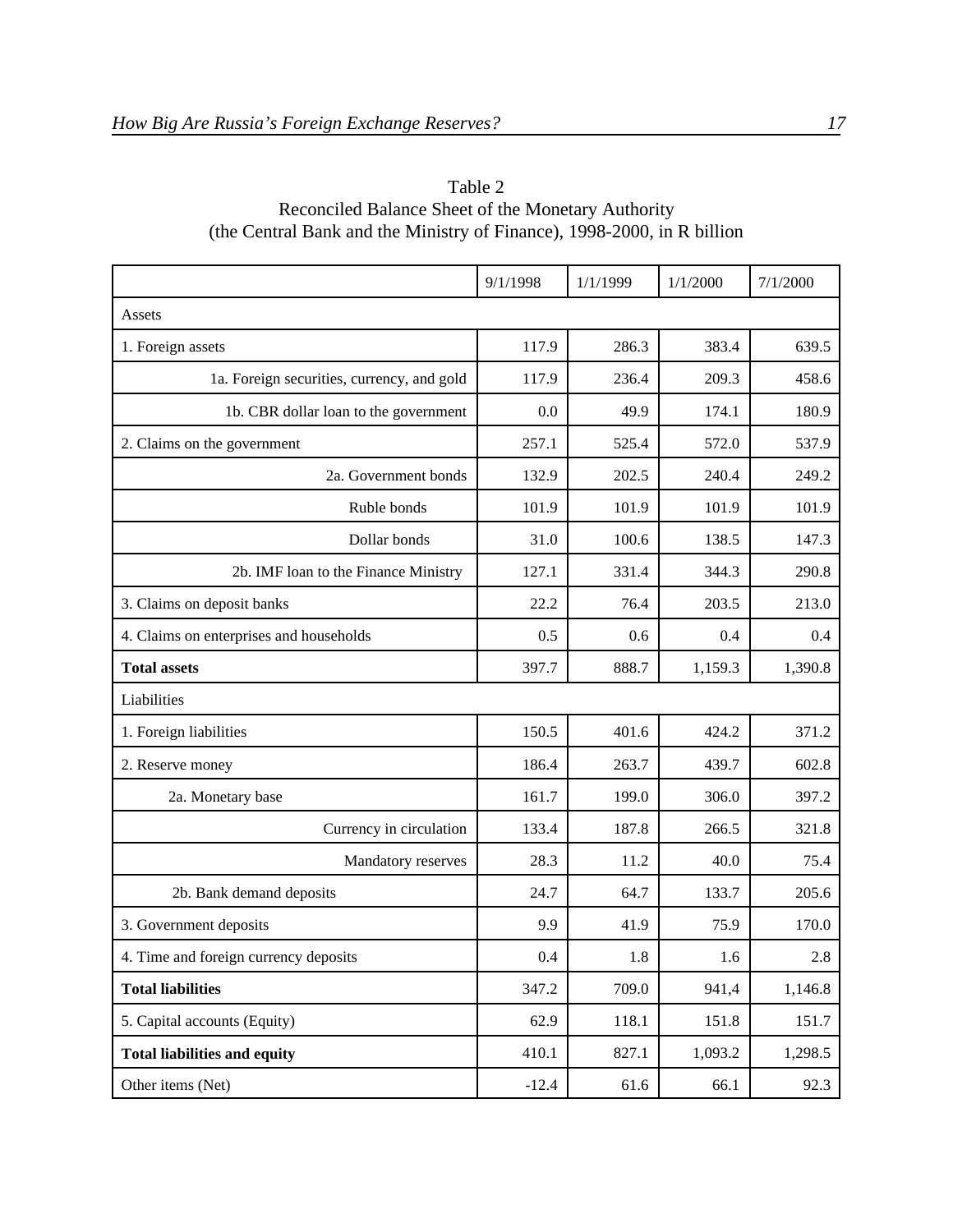| Memorandum items                       |        |        |        |       |
|----------------------------------------|--------|--------|--------|-------|
| Net International Reserves, \$ billion | $-3.1$ | $-7.8$ | $-8.0$ | 3.1   |
| Net Domestic Assets                    | 194.3  | 364.2  | 520.9  | 309.8 |
| Bank and government demand deposits    | 34.6   | 106.6  | 209.6  | 375.6 |
| Foreign Exchange Reserves, \$ billion  | 12.5   | 9.4    | 5.9    | 14.4  |

We found earlier that the most serious accounting problems arise on the asset side, within article 2, "Claims on the government," especially with respect to the CBR dollar loan to the government. Let us focus on this article and see if its corrections can reconcile the entire balance sheet. To peruse the above dinner parable, let us see whether the equity is higher because there was no charge for coffee and whether there are some fictitious assets because they counted one of the \$5 notes twice.

## *IMF loan to the Finance Ministry*

This article presents no problems. As we calculated earlier, the monetary authority repaid a \$3.3 billion portion of this loan from September 1998 to January 2000 and returned another \$2.5 billion in January-July 2000; at the same time, the remainder appreciated in ruble terms. Both these repayment and appreciation affected the IMF loan on the liability side of the balance sheet of the monetary authority (article 1, "Foreign liabilities") and its Ministry of Finance portion on the asset side of the balance sheet. Together with the listed volume of government bonds, the IMF loan to the Finance Ministry, with all its counteracting dollar and ruble changes, roughly adds up to the reported amount of claims on the government. We can leave the IMF loan to the Finance Ministry untouched and quote it in the reconciled balance sheet in Table 2 as it stands in Table 1.

## *Government bonds*

The increase in government bonds from R133 billion in September 1998 to R203 billion in January 1999, to R240 billion in January 2000, and to R249 billion in July 2000 raises a simple question: Are they all denominated in rubles? The old ruble bonds have been in default since August 1998. After the default, the government did not issue and place new bonds until February 2000.<sup>27</sup> This is after our period under examination, September 1998-January 2000. Only small amounts were issued in February, March, April, June, and August 2000 (e.g., R3.5 billion in August 2000).<sup>28</sup> One can observe in Tables 1 and 2, line 2a on the asset side, that the value of government bonds on the balance sheet increased only by R9 billion in 2000. These were very short, three-month and sixmonth bonds, which means that some were retired when others were issued. According to the

 $^{27}$ http://www.minfin.ru/vcb/vpfgcb.htm, http://www.minfin.ru/vcb/n240200.htm,

 $^{28}$ http://www.minfin.ru/vcb/n240200.htm, http://www.minfin.ru/vcb/n030800.htm, http://www.minfin.ru/vcb/n210400.htm, http://www.minfin.ru/vcb/n090600.htm, http://www.minfin.ru/vcb/n030800.htm.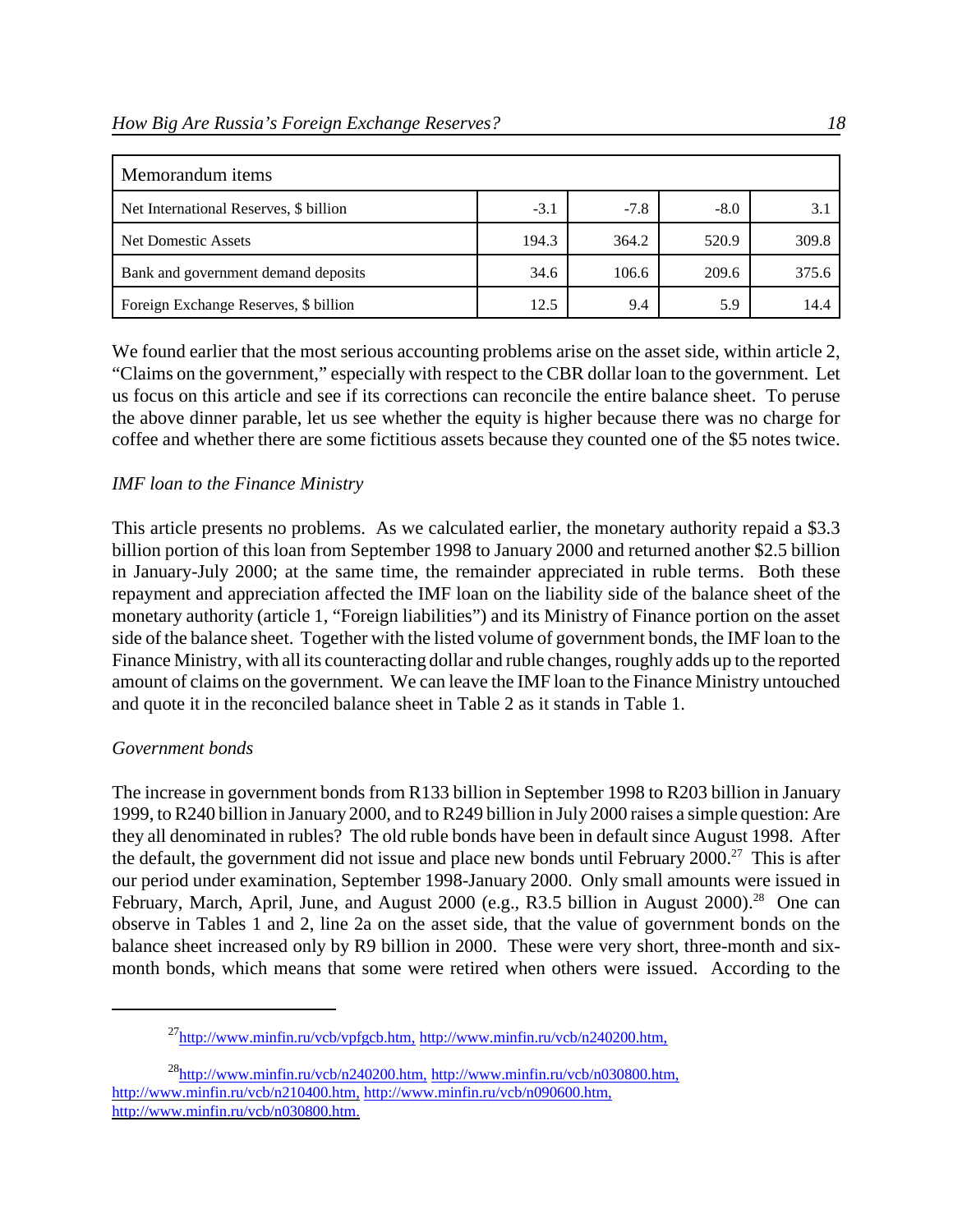financial press, all new bonds were placed with deposit banks, not with the Central Bank. An inconsequential increase of R9 billion in 2000 can be easily explained if we can account for a substantial increase, by R107 billion, between September 1998 and January 2000, when no new bonds were issued. This is the period of our interest.

Herewith a simple solution: Not all bonds in the Central Bank portfolio of government bonds before the Great Default of August 1998 were denominated in rubles. Some were the Russian government's dollar-denominated bonds, of which there were several issues. Their ruble value on the books significantly appreciated as the ruble fell from September 1998 to January 2000 and slightly appreciated thereafter, when the ruble nearly stabilized. Let us suppose that of R133 billion of government bonds before the default of August 1998, the Central Bank held R102 billion worth of ruble-denominated and R31 billion of dollar-denominated bonds. At the then exchange rate of R6.2 to \$1, this yields \$5 billion of dollar-denominated bonds. We know that there was a mix, but we do not know the exact proportion. We estimate the values of ruble and dollar bonds for each point in time to fit the path of the monthly bond amounts and exchange rates from August 1998 to July 2000. The dollar-denominated bonds would have appreciated from R31 billion before September 1998 to R101 billion in January 1999, to R138 billion in January 2000, and to R147 billion in July 2000. Thus an increase of R107 billion in government bonds on the books of the Central Bank from September 1998 to January 2000 would be due simply to the revaluation of their dollar-denominated portion. Then the entire difference between the ruble value of government bonds between September 1998 (R133 billion) and January 2000 (R240 billion), R107 billion, could be explained by the appreciation of dollar-denominated assets.

The bulk of this appreciation was capitalized in the equity of the Central Bank and the monetary authority (R89 billion increase from September 1998 to July 2000). The residual automatically moved the rest of the above appreciation into the balancing article "Other items (net)." This is just a hypothesis which fits the historical facts and the balance sheet. Hence in Table 2 we break article 2a, government bonds, into dollar and ruble bonds. We hold ruble bonds constant after September 1998 and let dollar bonds appreciate and capitalize the equity. An asset free of charge, so to speak, and thus increased equity—like the coffee on the house and more equity in your wallet in the dinner parable.

Consider an alternative if this hypothesis is wrong. Suppose the government surreptitiously issued R107 billion in new bonds from September 1998 to January 2000 and the Central Bank purchased them. Unless the government had procured rubles in the amount commensurate with the discounted face value of bonds, it would have no reason to issue bonds. So there were no dollardenominated bonds in the first place and nothing to appreciate in ruble terms on this account. All appreciation that took place affected only foreign assets and was capitalized in equity, with the remainder ending up in the balancing article "Other items (Net)." The bonds were purchased, and the rest of the increase in the monetary base and in the sum of bank and government demand deposits roughly accounts for Central Bank credit to deposit banks. Everything fits except the \$6.65 billion of the Central Bank loan to the government which could not have been purchased. There are no matching liabilities for its purchase during this period from September 1998 to January 2000. In a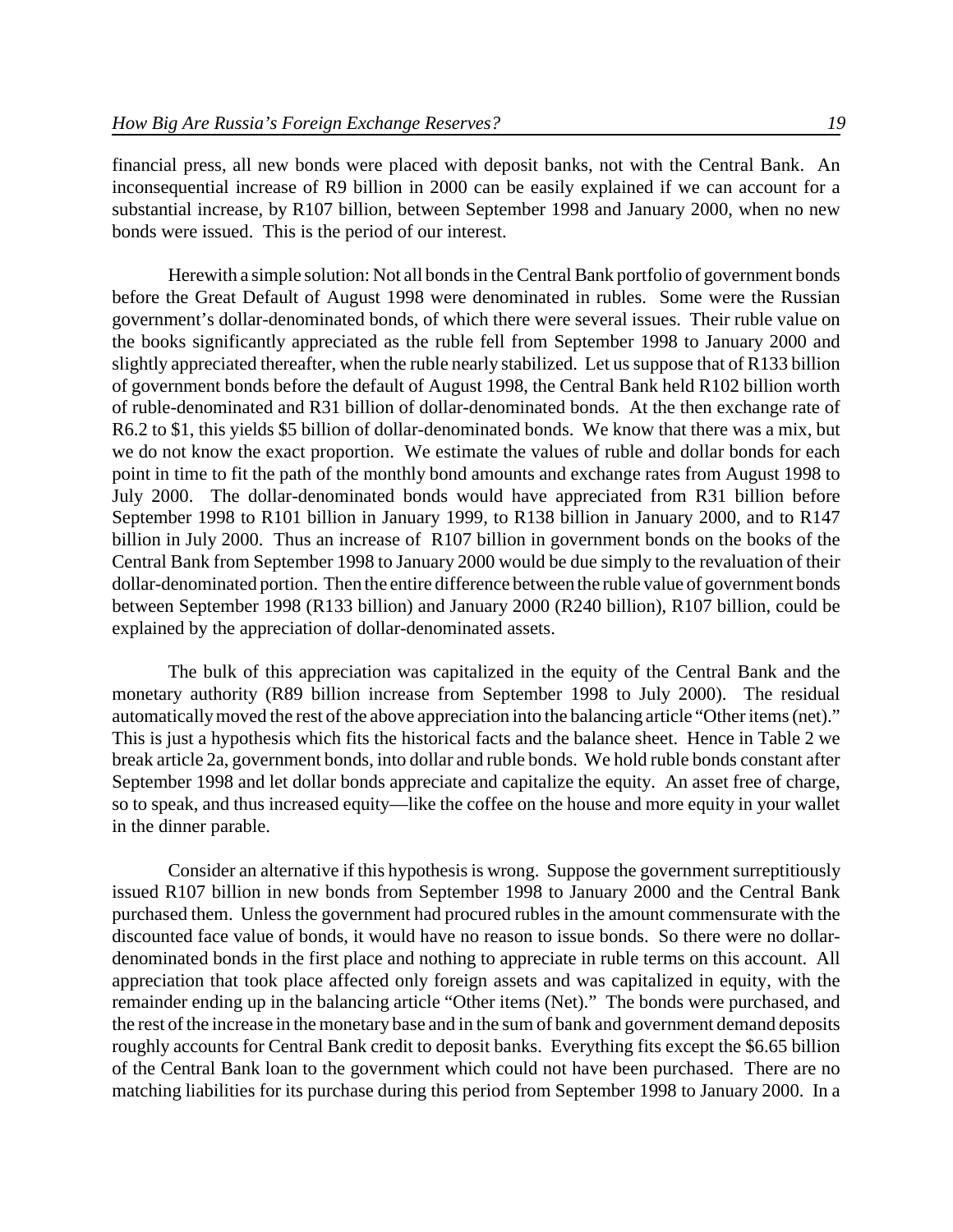word, no money was issued to buy these dollars. We are back to the accounting miracle—the payment of dollar debts without printing rubles for purchasing dollars—with which we started this article. Was then the Central Bank dollar loan to the government withdrawn from foreign exchange reserves?

The hypothesisthat part of government bonds was dollar-denominated and appreciated solves the problem of an increase in the ruble amount of bonds at a time of no new issues. But it opens up wide another problem: If dollar-denominated government bonds appreciated, there is little room for appreciation of net foreign assets discussed above. There is not enough increase in equity and the net of other itemsto cover all possible appreciation. This again points out in the direction of foreign exchange reserves that could not remain unchanged. All roads seem to lead to the proverbial Rome.

The dilemma is this: If government bonds did not appreciate but rather were issued and purchased, there is no room—that is, no rubles printed during September 1998-January 2000—for purchasing dollars, paying dollar debts, and *at the same time* keeping foreign exchange reservesfrom depletion. This means that foreign exchange reserves were smaller than reported. But if government bonds contained a dollar portion, which did appreciate during this period, there is no room for the appreciation of all *net* foreign assets(foreign assets and the IMF loan to the Finance Ministry minus foreign liabilities). This also means that foreign assets, particularly foreign exchange reserves, were smaller than reported. Whether government bonds increased in ruble volume or in ruble value (the dollar and ruble volume remained unchanged), foreign exchange reserves had to be significantly smaller than reported.

### *CBR dollar loan to the government*

Finally, let us revisit the Central Bank dollar loan to the government. It builds up in dollar terms from September 1998 to November 1999, when it reaches \$6.65 billion, or R174 billion. Its slight growth in ruble terms thereafter reflects its appreciation due to the declining ruble exchange rate.<sup>29</sup> Our earlier analysis of the collective balance sheet of the Central bank and the Ministry of Finance in Table 1 found no room for this loan among the assets in general and claims on the government in particular. The corrected balance sheet in Table 2 suggests a unique reconciliation: It was counted twice in Table 1, like one of the \$5 notes was counted twice in the dinner story.

However, we find no double counting on the balance sheets of the Central Bank and of the monetary authority. The official balance sheet of the monetary authority does not contain double counting because it does not include the CBR dollar loan to the government. This balance sheet presents only an aggregate article of claims on the government. When we disaggregated it in Table 1, it turned out to sum up only government bonds (quoted from the balance sheet of the Central Bank) and the IMF loan to the Finance Ministry (calculated from officially reported balance sheets as explained above). The CBR dollar loan to the government is excluded from the reported balance

<sup>&</sup>lt;sup>29</sup>Calculated from http://www.cbr.ru/banktoday/balance99.htm, http://www.cbr.ru/banktoday/balance00.htm and monthly exchange rates.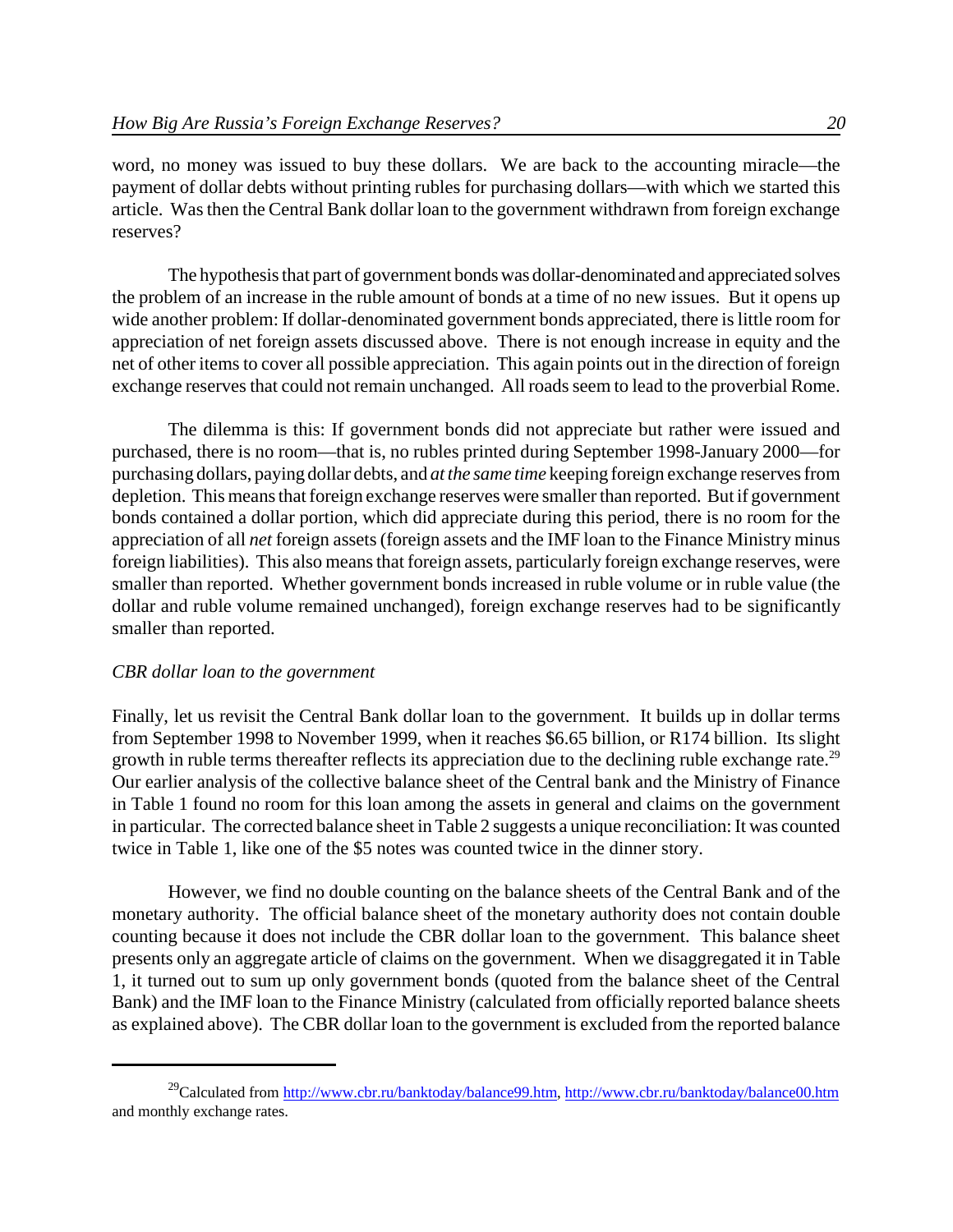sheet of the monetary authority. This is how the balance sheet mechanically balances. No double counting here, only *not counting*.

At the same time, the balance sheet of the Central Bank, which is part, indeed the bulk of the monetary authority, does include the CBR dollar loan to the government. And this balance sheet also balances. R174.1 billion in January 2000 and R180.9 billion in July 2000 of the CBR dollar loan to the government are present on the balance sheet of the Central Bank and absent on the balance sheet of the monetary authority, and both balance sheets still balance. Recall that increases in equity and "Other items (Net)" can be attributed to the appreciation of government bonds and/or foreign assets and thus do not hide any missing asset. So whether one includes R181 billion or whether one excludes R181 billion, everything balances no matter what.

How can this be? The balance sheet of the Central Bank subtracts R188 billion in January 2000 and R197 billion in July 2000 from another asset, claims on deposit banks, which represent Central Bank credit to domestic commercial banks. The balance sheet of the Central Bank lists R22.0 billion of credit to deposit banks in September 1998, R9.3 billion in January 1999, R15.7 billion in January 2000, and R15.6 billion in July 2000.<sup>30</sup> Compare them with the same amount in September 1998, R22.2 billion, on the balance sheet of the monetary authority and then, over the widening gap, with R76.4 billion in January 1999, R203.5 in January 2000, and R213.0 billion in July 2000 (see Table 1). The legal reason for this gap and this exclusion is straightforward: Although the Central Bank printed this money and issued this credit, it was transmitted through the Agency for Restructuring of Credit Organizations. The latter, as we have explained, is part of the monetary authority, but, being an arm of the Central Bank, is not an official part of it. So the balance sheet of the Central Bank balances only due to the exclusion of the bulk of one asset in the amount commensurate with the inclusion of the Central Bank dollar loan to the government. No double counting here, only *not counting*.

But both claims on deposit banks and the CBR dollar loan to the government must belong to the balance sheet of the monetary authority. They must also belong to the balance sheet of the Central Bank as assets because it created liabilities for their acquisition—printed or borrowed money. Holding everything else constant, *not counting about R180 billion of one asset means double counting of R180 billion of another asset* and cannot mean anything else.

There are only three assets to speak of on the balance sheet: foreign assets, claims on the government, and claims on deposit banks. Claims on deposits banks are there, and there is no double counting on their account. Claims on the government include government bonds (both ruble and dollar bonds), the IMF loan to the Finance Ministry, and CBR loan to the government. Government bonds are there and the IMF loan to the Finance Ministry is there, and there is no double counting on their account. This leaves the Central Bank loan to the government and foreign assets. The double counting must be among them—an overlap. On the one hand, the Central Bank loan to the

<sup>30</sup>http://www.cbr.ru/banktoday/balance98.htm, http://www.cbr.ru/banktoday/balance99.htm, http://www.cbr.ru/an\_report/chapt\_3\_1\_99.pdf, p. 168, and http://www.cbr.ru/banktoday/balance00.htm.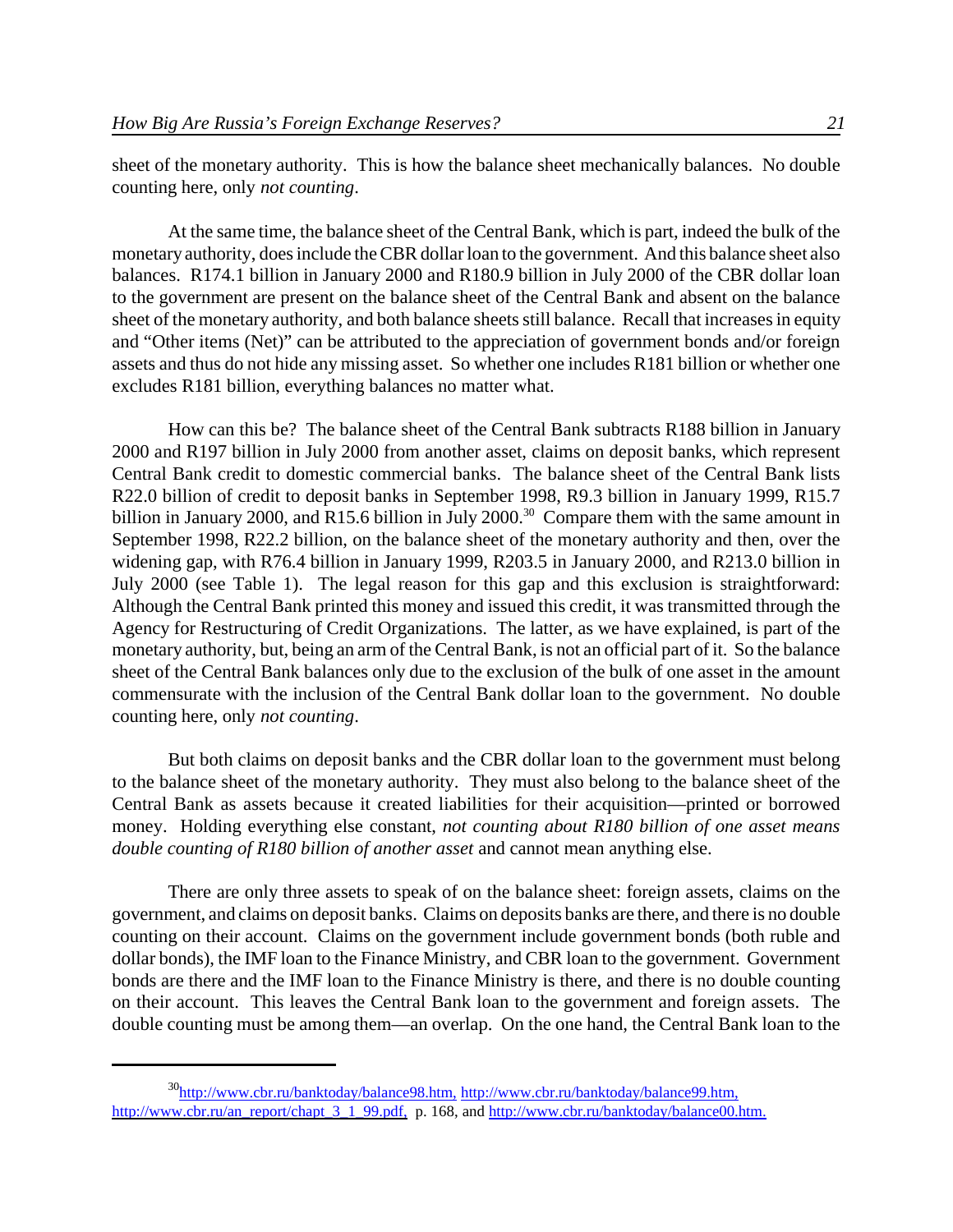government is excluded from the official balance sheet of the monetary authority. On the other hand, as we pointed out earlier, it was arithmetically impossible during the period from September 1998 to January 2000 within the bounds of existing liabilities, which are monetary constraints, to meet three targets at once: (1) to pay back \$3.3 billion of the IMF loan, (2) to lend \$6.65 billion to the government, and (3) to retain foreign exchange reserves unchanged.

This takes us back to the subtle definition of foreign assets. They consist of foreign exchange reserves, also called international reserves, and illiquid and semi-liquid foreign currencies and securities from countries without externally convertible currencies. The latter may legally and definitionally include assets denominated in domestic currency and domestic assets denominated in foreign currencies. The subtle legal language differs from country to country. The Central Bank of Russia provides this framework in its methodological commentary: It defines foreign assets as "international reserves" (foreign exchange reserves) and "lessliquid, non-reserve assets." The latter include "other assets of the Bank of Russia placed with non-residents, including assets in nonconvertible currencies and in the currency of the Russian Federation."<sup>31</sup> A Russian government note denominated in either dollars or rubles and deposited with a Central Bank-owned commercial bank abroad (or in our office safe, for that matter) fully qualifies.

The Central Bank dollar loan to the government fully qualifies as a foreign asset of the "less liquid, non-reserve" variety. On the balance sheet, it has no room within claims of the government, which are completely filled up with government bonds and the IMF loan to the Finance Ministry. Table 2 moves it on the asset side from article 2, claims on the government, to article 1, foreign assets. This eliminates the overlap between claims on the government and foreign assets. This also eliminates the double counting of about R180 billion in any month of 2000 and of the amounts of the CBR dollar loan as it accrued from September 1998 to November 1999. This procedure reconciles the collective balance sheet of the Central Bank and the Ministry of Finance and creates a reconciled balance sheet of the monetary authority. Table 2 thus divides foreign assets into article 1a, "Foreign securities, currency, and gold," and article 1b, "CBR dollar loan to the government." To peruse the dinner balance sheet, your \$10 note is disaggregated into \$5 notes, but the double counting of one of the \$5 notes is eliminated, and you have two \$5 notes, making up \$10. Your dinner balance sheet is now in order.

This reconciliation and re-arrangement of the balance sheet do not reduce the amount of foreign assets in either ruble or dollar terms. Total foreign assets remain the same in Table 2 as in Table 1. It is their composition that becomes revealed. The article "Foreign assets" on any officially reported balance sheet neversaid that these are all dollar-denominated securities, currency, and gold. It always said that this is a mix of foreign exchange reserves and "less liquid, non-reserve assets". It did not specify the mix. Table 2 specifies it. This automatically reduces the officially reported volume of foreign exchange reserves.

 $31$ http://www.cbr.ru/dp/sdds/meth\_rus.htm, pp. 2-3.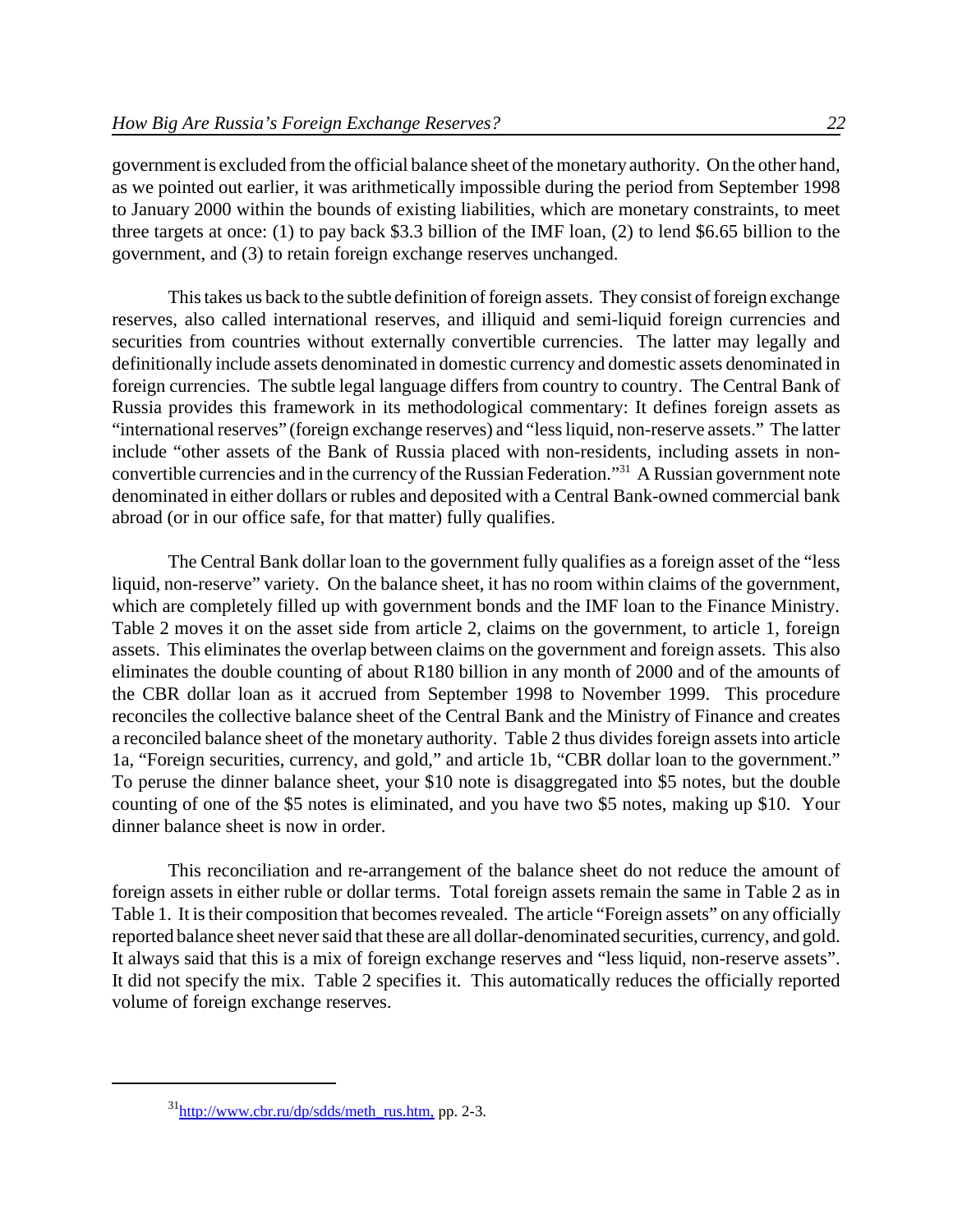### *Foreign exchange reserves*

The memorandum items in Table 2 incorporate this correction. Foreign exchange reserves remain the same, \$12.5 billion, in September 1998. They decline to \$9.4 billion in January 1999 against \$12.2 billion officially reported. They further decline to \$5.9 billion in January 2000 against \$12.5 billion officially reported. And they increase to \$14.4 billion in July 2000 against \$21.0 billion officially reported. In September 2000, reported foreign exchange reserves reached \$23.8 billion. They actually stood at \$17.15 billion if one subtracts the \$6.65 CBR loan to the government.

## *Net International Reserves*

The net international reserves undergo the same \$6.65 adjustment in Table 2. Their negative size was greater in 1999 than indicated in Table 1 and their positive volume in 2000 is smaller than official reports imply. They were -\$7.8 billion in January 1999 and -\$8.0 billion in January 2000. They became positive in 2000. In July 2000 they stood at \$3.1 billion—a modest amount if compared with \$9.6 billion in Table 1, but much more impressive if compared with the extent of their negative magnitude in January 2000. Negative net international reserves mean that the total IMF loan exceeds total foreign exchange reserves. Whatever foreign exchange reserves the country has, they are not its own and it still owes dollars, even after one subtracts all its dollar-denominated securities and currency and its stock of gold. This means that the monetary authority is insolvent on foreign account. It was insolvent before the foreign exchange reserves buildup in 2000. This makes this buildup ever more important. It pulled Russia's monetary authority from insolvency to solvency on foreign account.

## *Foreign exchange reserves, again*

In November 1999, when the Central Bank discontinued extending its dollar loan to the government, officially reported foreign exchange reserves stood at \$11.75 billion.<sup>32</sup> If our accounting reconstruction is correct, then, after subtracting the value of the CBR loan to the government, they really fell to a dangerously low level of \$5.1 billion. Of this, \$4.7 billion was monetary gold. Foreign currency and securities were depleted to \$0.4 billion. This may explain why the Central Bank loan to the government had to be discontinued. The Central Bank was in no position to continue lending. Apart from gold, its foreign exchange reserves were empty. Without the windfall of export revenues due to rising commodity prices in 2000, Russia was on the brink of another default.

Actually, it is this depletion of foreign exchange reserves in November 1999 and an averted default that make us skeptical about our calculations. Would the Russian government and the monetary authority risk another currency collapse and default so soon after the Great Default of August 1998? That we cannot answer. All we know is that the accounting reconciliation we have undertaken leads us to subtract \$6.65 billion from Russia's foreign exchange reserves in November

 $32$ http://www.cbr.ru/dp/dp\_gold\_99n.htm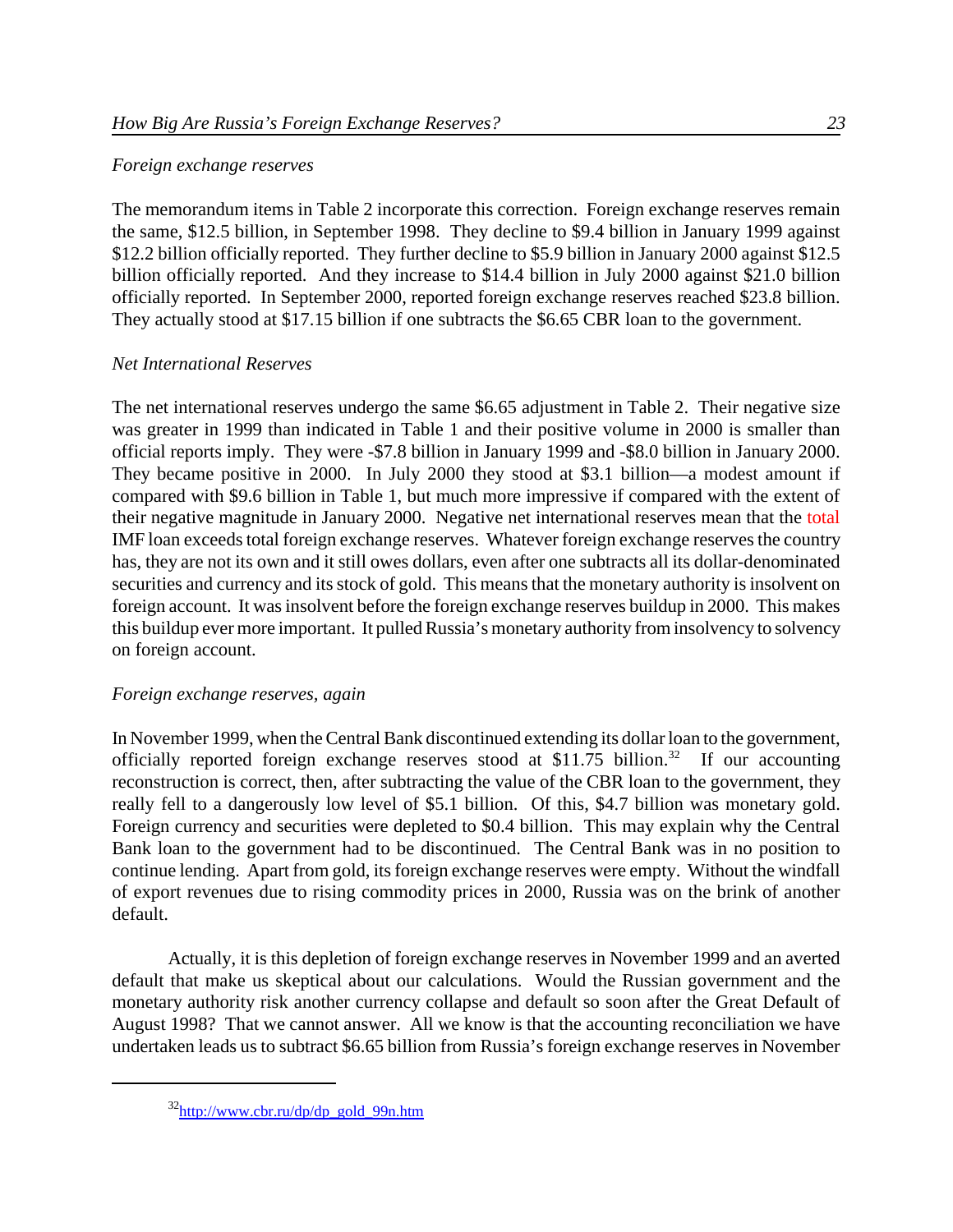1999 and thereafter. We can only surmise that it is this risk of a new currency collapse and default that led the monetary authority to hide its foreign exchange depletion.

# The Roles and Implications

The story of misreported foreign exchange reserves has to be read in perspective. The double counting of foreign exchange reserves carries different implications when it is treated as an accounting issue and as a policy issue. From the policy perspective, the Central Bank saved the government three times since the Great Default of August 1998.<sup>33</sup>

1. The CBR had enabled the government to repay \$6.65 billion of its external debt which came due in late 1998 and 1999. By concealing the depletion of foreign exchange reserves, it avoided a currency collapse. So it navigated between a default and a currency crisis rather skillfully, even if at a cost of transparency.

2. The CBR rebuilt foreign exchange reserves in 2000, after they were depleted in 1999 stemming from the CBR dollar loan to the government. The CBR, in addition, stabilized the exchange rate at around R28 to \$1. This enabled the government to purchase foreign exchange on the market at a relatively low exchange rate and continue to repay the external debt. This also created a cushion for future contingencies including further external debt repayments.

3. Most importantly, the Central Bank laid a foundation for a minimal fiscal order. It imposed a 75-percent mandatory sale rule on foreign exchange revenues of Russian exporters. This capital control brings export revenues into the open and forces enterprises to remit taxes. Simultaneously, the Central Bank replenishes foreign exchange reserves and mitigates devaluation. Rising energy and other commodity prices in 1999 and 2000 contributed to the increase in Russia's tax revenues and foreign exchange reserves *only inasmuch as* the Central Bank forced repatriation of export revenues.

## *The changing roles of the fiscal and monetary authorities*

Paradoxically, the Central Bank assumes the principal function of the fiscal authority—the enforcement of tax remittance—leaving the government with more mundane functions of collection and spending. This new fiscal role of the Central Bank was especially important, indeed crucial after the Great Default of August 1998: The government could no longer finance its operations and budget deficits by placing bonds on the market. It still cannot in any significant capacity.<sup>34</sup> It could not

<sup>&</sup>lt;sup>33</sup>Although the U.S. and international financial authorities routinely castigated the Central Bank for its mismanagement of the country's currency.

 $34$ The budget for 2001 envisages issuing bonds in the amount of R70 billion and redeeming R60 billion of earlier issues. The net financing is R10 billion, or \$0.3 billion at the projected exchange rate, R32 to \$1.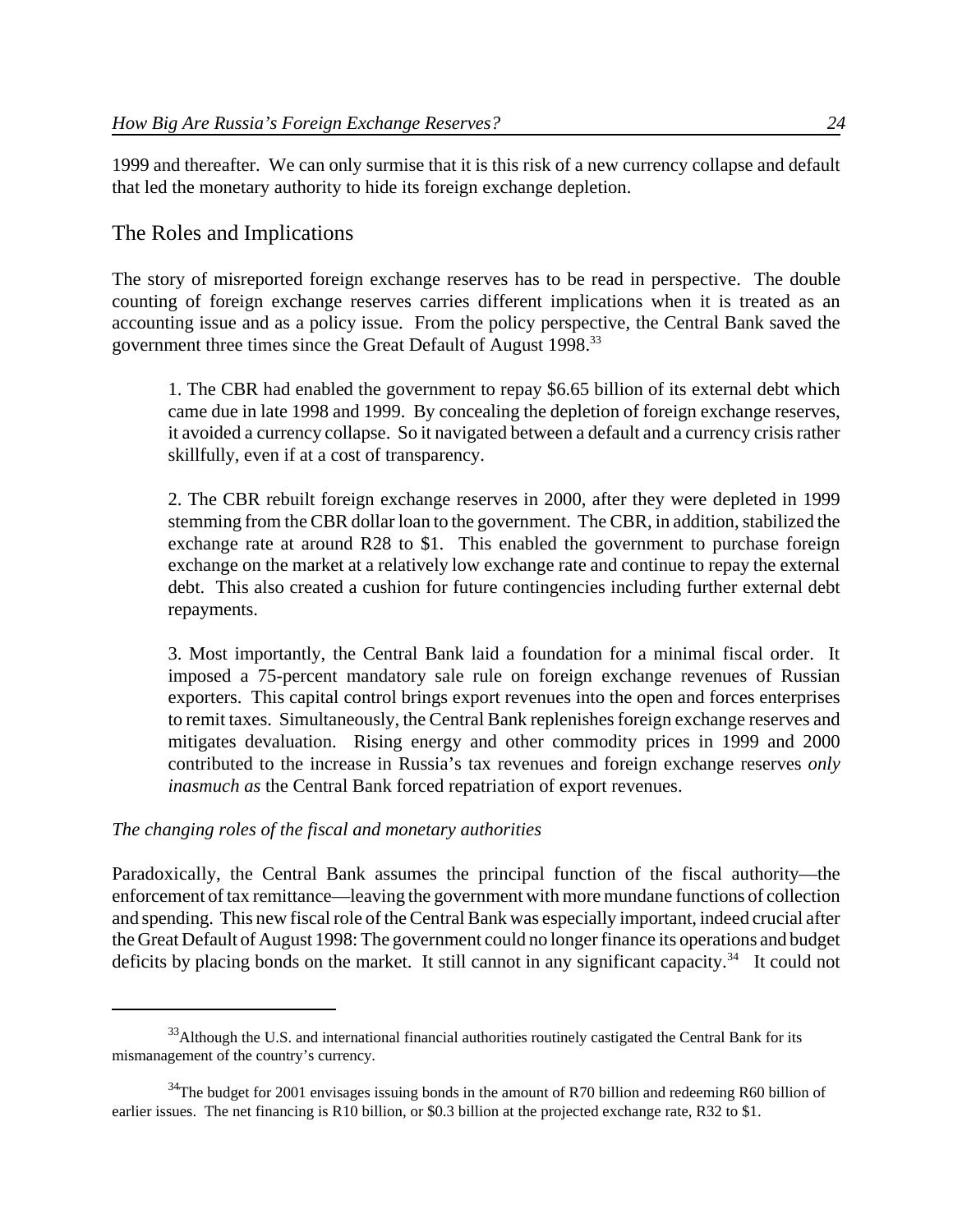even obtain Central Bank monetization of budget deficits by selling new bonds. So the Central Bank, which could no longer serve the government in a traditional way by monetizing its deficits through bond purchases, assumed fiscal functions as a tax enforcer. The government was likely to face a series of new fiscal crises and a chain of additional defaults on external debt in 1999 and 2000 without the Central Bank capital control.<sup>35</sup>

Forced repatriation of 75 percent of export revenues adds a major function to the prior fiscal role of the Central Bank. Since the beginning of reforms in 1992, it has been the lender of first resort and financed budget deficits indirectly, by issuing credit to deposit banks, which they reissue to enterprises for remitting part of tax revenues.<sup>36</sup> This procedure explains an otherwise absurd aspect of the balance sheet of the monetary authority in both Tables 1 and 2. By mid-2000, claims of the monetaryauthorityon deposit banks(Central Bank credit to banks) reached R213 billion, while bank demand deposits with the Central Bank reached R206 billion. Why not settle and clear the two claims and thus erase future excess liquidity? Why would banks borrow from the Central Bank (officially, from the monetary authority through ARCO) when they re-deposit almost the same amount back with the Central Bank? This is because what is owed *by* the Central Bank is owned by enterprises (banks re-deposit their deposits), which receive a quasi-fiscal subsidy for remitting tax revenues. In marked contrast, what is owed *to* the Central Bank is sunk (confiscated by enterprises and banks) and will never be returned. The liability of the monetary authority is real, while the asset is a bookkeeping appearance; that is, it keeps up appearances.

A government that cannot sell bonds cannot conduct the full range of fiscal policy. Ironically, it then conducts monetary policy, changing places with the Central Bank. The Great Default of August 1998 disabled major monetary functions of the Central Bank. The Central Bank could not conduct open-market operations by selling and buying ruble-denominated bonds and thus manage liquidity in the short run. We showed in Chapter 1 of *From Predation to Prosperity* why the monetary authority in Russia and similar post-Communist countries cannot conduct long-run monetary policy.<sup>37</sup> Now even short-run monetary policy is limited to foreign exchange operations (interest rate changes can also influence bank demand deposits to a small extent). Then the fiscal authority fills the void of monetary policy. The government deposits its accumulated balances from revenue collection with the Central Bank and thus temporarily sterilizes liquidity. Tables 1 and 2

<sup>35</sup>See *From Predation to Prosperity*, Chapters 2 and 4, on this site, for a general discussion, based on the evidence from 42 post-Communist economies. It shows that liberal policies fail in the predatory, redistributive environment inherited from central planning, whereas non-market policies improve economic performance. The Russian experience with capital control after the Great Default is another example.

<sup>&</sup>lt;sup>36</sup>For a detailed discussion, see *From Predation to Production*, Chapter 1, on this site. This chapter also explains why the official budget is a fake, the budget deficit is understated by 10 to 15 percent of GDP, and the reported budget surplus is an accounting misnomer. The very presence of Central Bank credit for remitting tax revenues creates a quasi-fiscal subsidy, which erases the budget surplus and masks a true budget deficit. Another addition to the budget deficit is the non-cash portion of reported taxes, which has to be subtracted from genuine government revenues (and thus added to budget deficit).

<sup>37</sup>*From Predation to Production*, Chapter 1, on this site.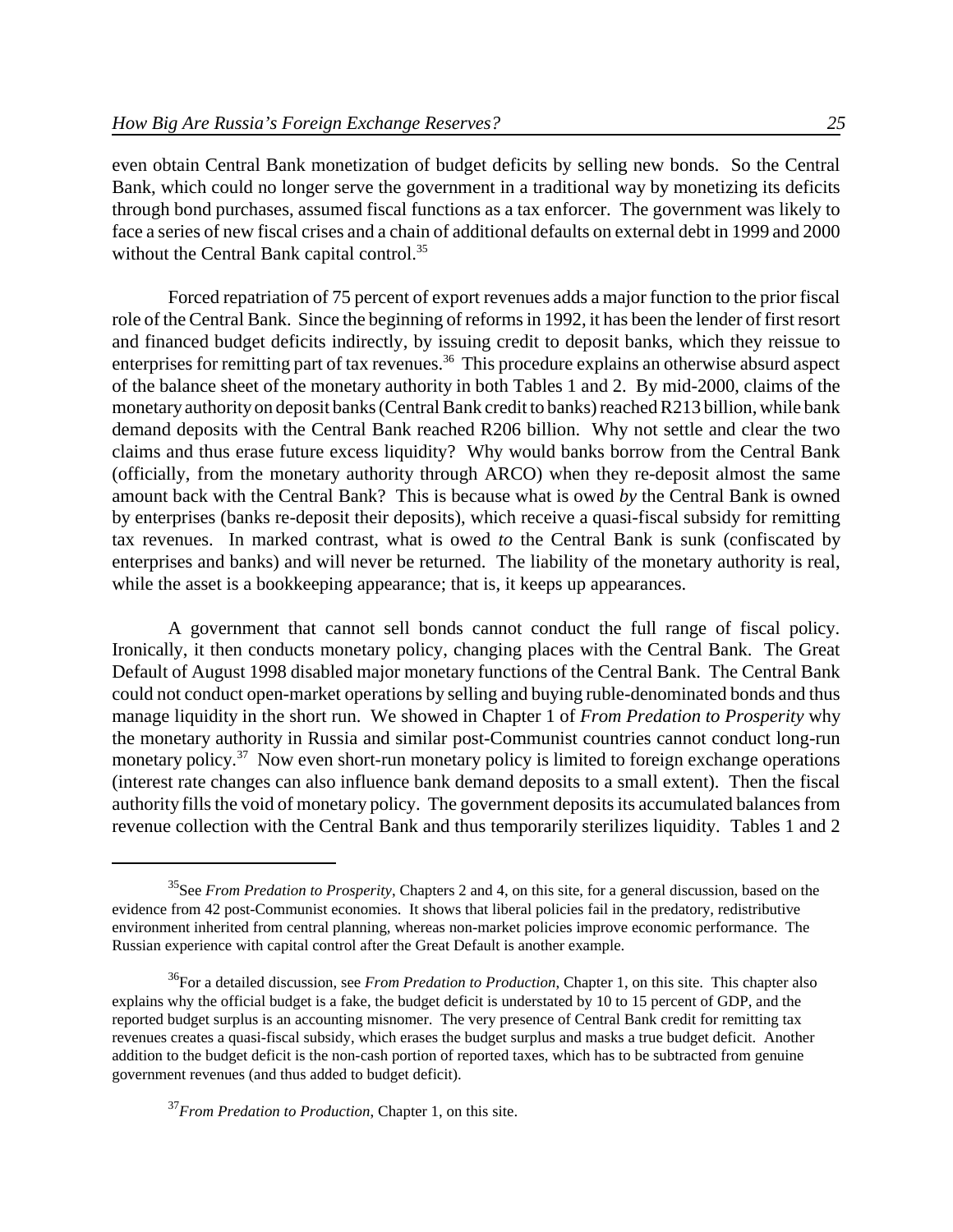show this unusual trend in 1999 and 2000.

In view of a rapid buildup of foreign exchange reserves in 2000, many observers feared an excessive money printing and called on the government to help the Central Bank sterilize money creation after dollar purchases. But in fact, the government has already done all it could. Observers called on the government to return liquidity to the Central Bank by retiring its debt. This is not feasible. If the government retires the pre-default bonds in the Central Bank portfolio, other bondholders, including foreign investors, would consider this action a reversal of the Great Default and lay their claims. This would threaten to both ruin government finances and deplete again the foreign exchange reserves of the Central Bank (when foreign investors sell their ruble proceeds). If, instead of the old bonds, the government repays the \$6.65 billion Central Bank dollar loan, this would reveal the entire accounting reshuffle of late 1998-2000 and may cause a run on foreign exchange reserves. So the government does in terms of sterilization all it can: it deposits excess liquidity. This is of course a temporary and unreliable sterilization, unlike debt retirement, but no other course of action remains available under the current system.

Tables 1 and 2 list as a memorandum item the sum of bank and government demand deposits. Compare this sum with the monetary base because it can add to the monetary base on demand, at any moment. It increased from an amount equal to 1/5 of the monetary base in September 1998 to about 1/2 in January 1999, to 2/3 in January 2000, to 95 percent in July 2000. In August 2000, the sum of bank and government demand deposits reached R424.1 billion, exceeding the monetary base of R417.3 billion.<sup>38</sup> A hidden monetary expansion has already taken place. The monetary base can double when the flow of export earnings and foreign exchange revenues diminishes and the banks and the penurious government cash in—literally—their claims on the Central Bank.

#### *Implications*

As long as Russia runs a substantial surplus in merchandise trade and services and the Central Bank forces enterprises to repatriate 75 percent of export revenues, the government can avoid major budget deficits, meet external debt payments and support the ruble. Central Bank capital control of 100 percent would give it even greater capacity to cope with future financial crises, especially since the 75-percent rule is only partly met in practice. The present current account surplus can keep government and bank demand deposits intact, while avoiding a monetary explosion and high inflation. But if the inflow of foreign exchange dries up because energy prices decline or the Central Bank relaxes its capital and fiscal control, the situation can deteriorate drastically. Then a combination of foreign exchange reserves being significantly smaller than reported and a hidden monetary expansion carries serious problems for the future. Fiscal stability, price stability, exchange rate stability, and debt payment stability will be all endangered. The structural reality of high deficits, high inflation, devaluation, and defaults may resume haunting Russia again.

<sup>&</sup>lt;sup>38</sup>http://www.cbr.ru/dp/Denvl\_00.htm and http://www.cbr.ru/.../press/id/000804\_1154-DEN-BAS.htm